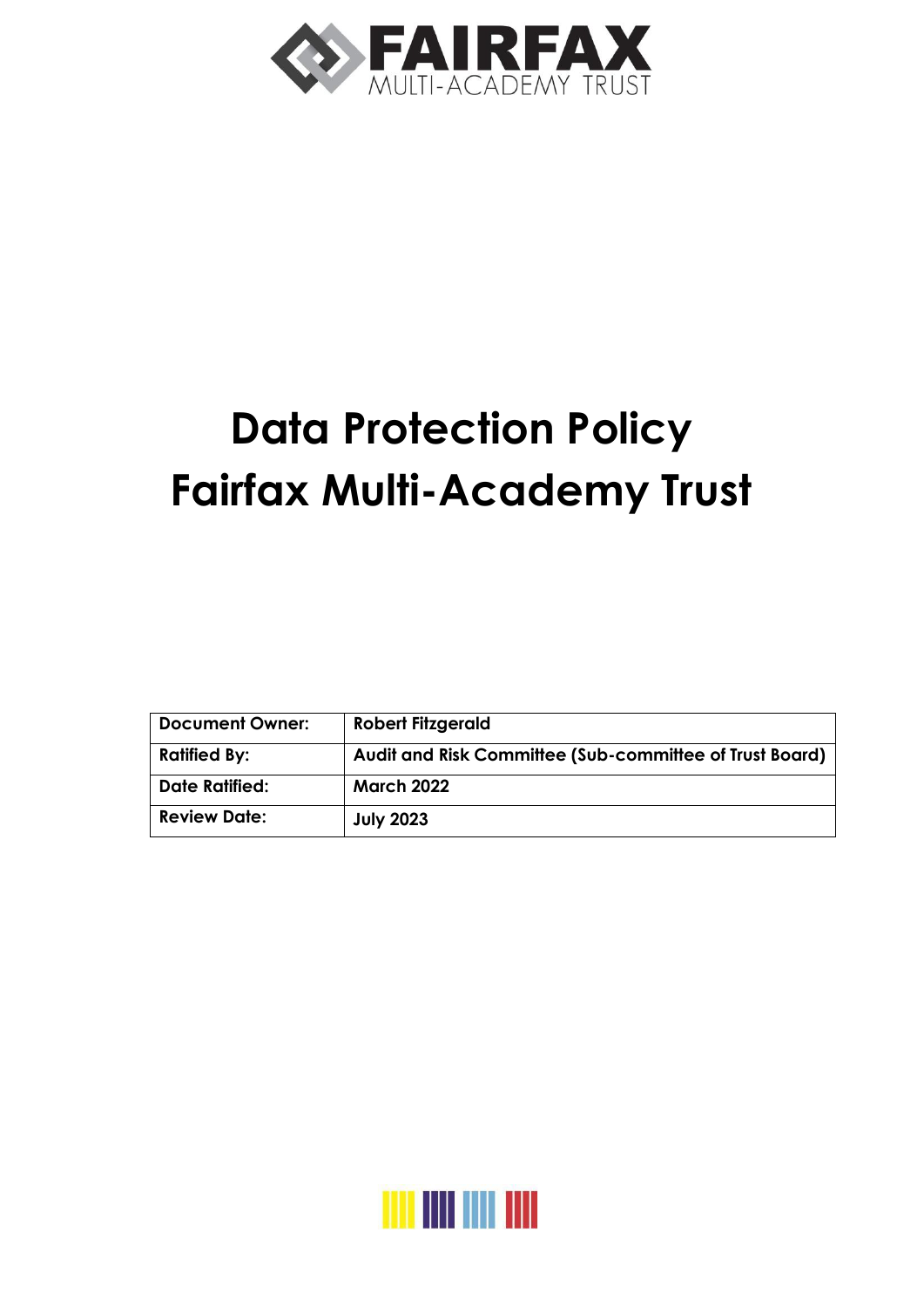

# **Data Protection Policy**

# **Contents**

| 1                                                                       | Policy statement                                                   | Page 3        |  |
|-------------------------------------------------------------------------|--------------------------------------------------------------------|---------------|--|
| 2                                                                       | About this policy                                                  | Page 3        |  |
| 3                                                                       | Definition of data protection terms                                | Page 3        |  |
| 4                                                                       | Data Protection Officer (DPO)                                      | Page 3 to 4   |  |
| 5                                                                       | Data protection principles                                         | Page 4        |  |
| 6                                                                       | Fair and lawful processing                                         | Page 4 to 7   |  |
| 7                                                                       | Processing for limited purposes                                    | Page 7        |  |
| 8                                                                       | Notifying data subjects                                            | Page 7 to 8   |  |
| 9                                                                       | Adequate relevant and non-excessive                                | Page 8        |  |
| 10                                                                      | Accurate data                                                      | Page 8        |  |
| 11                                                                      | Timely processing                                                  | Page 8        |  |
| 12                                                                      | Processing in line with data subject's rights                      | Page 9 to 12  |  |
| 13                                                                      | Data security                                                      | Page 12 to 13 |  |
| 14                                                                      | Data protection impact assessments                                 | Page 13       |  |
| 15                                                                      | Disclosure and sharing of personal information                     | Page 13       |  |
| 16                                                                      | Data processors                                                    | Page 14       |  |
| 17                                                                      | Images and videos                                                  | Page 14 to 15 |  |
| 18                                                                      | <b>CCTV</b>                                                        | Page 15       |  |
| 19                                                                      | Changes to this policy                                             | Page 15       |  |
|                                                                         | <b>Appendices</b>                                                  |               |  |
| Appendix 1 - Definition of terms                                        | Page 16                                                            |               |  |
| Appendix 2 - Data breach timeline                                       | Page 17                                                            |               |  |
| Appendix 3 - Data breach decision tree                                  |                                                                    | Page 18       |  |
| Appendix 4 - Data breach risk self-assessment decision tree<br>Page 19  |                                                                    |               |  |
|                                                                         | Appendix 5 - Data breach report form<br>Page 20 to 21              |               |  |
|                                                                         | Appendix 6 - Subject Access Request (SAR) decision tree<br>Page 22 |               |  |
| Appendix 7 - Subject Access Request (SAR) request form<br>Page 23 to 28 |                                                                    |               |  |

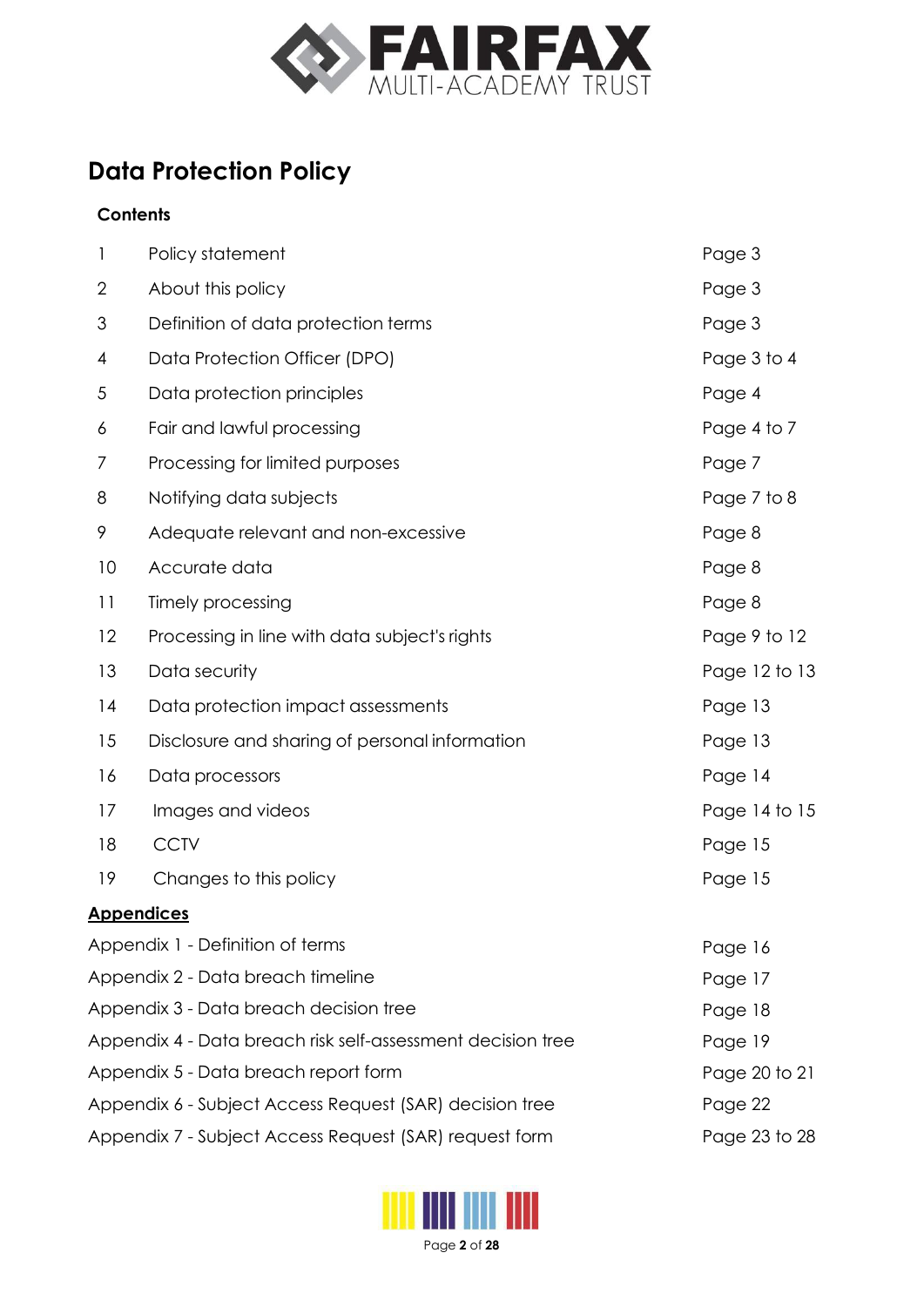

# <span id="page-2-0"></span>**1 Policy statement**

- 1.1 Everyone has rights with regard to the way in which their **personal data** is handled. During the course of our activities as a Trust we will collect, store and **process personal data** about our pupils, **workforce**, parents and others. This makes us a **data controller** in relation to that **personal data**.
- 1.2 We are committed to the protection of all **personal data** and **special category personal data** for which we are the **data controller**.
- 1.3 The law imposes significant fines for failing to lawfully **process** and safeguard **personal data** and failure to comply with this policy may result in those fines being applied.
- 1.4 All members of our **workforce** must comply with this policy when **processing personal data** on our behalf. Any breach of this policy may result in disciplinary or other action.

# **2 About this policy**

- 2.1 The types of **personal data** that we may be required to handle include information about pupils, parents, our **workforce**, and others that we deal with. The **personal data** which we hold is subject to certain legal safeguards specified in the U K General Data Protection Regulation ('**UK GDPR**'), the Data Protection Act 2018, and other regulations (together '**Data Protection Legislation**').
- 2.2 This policy and any other documents referred to in it set out the basis on which we will **process** any **personal data** we collect from **data subjects**, or that is provided to us by **data subjects** or other sources.
- 2.3 This policy does not form part of any employee's contract of employment and may be amended at any time.
- 2.4 This policy sets out rules on data protection and the legal conditions that must be satisfied when we process **personal data**.

# **3 Definition of data protection terms**

3.1 All defined terms in this policy are indicated in **bold** text, and a list of definitions is included in the Annex to this policy.

# **4 Data Protection Officer**

- 4.1 Fairfax Multi-Academy Trust is required to appoint a Data Protection Officer ("**DPO**"). Our DPO can be contacted at [dpo@fmat.co.uk](mailto:dpo@fmat.co.uk)
- 4.2 The DPO is responsible for ensuring compliance with the Data Protection Legislation and with this policy. Any questions about the

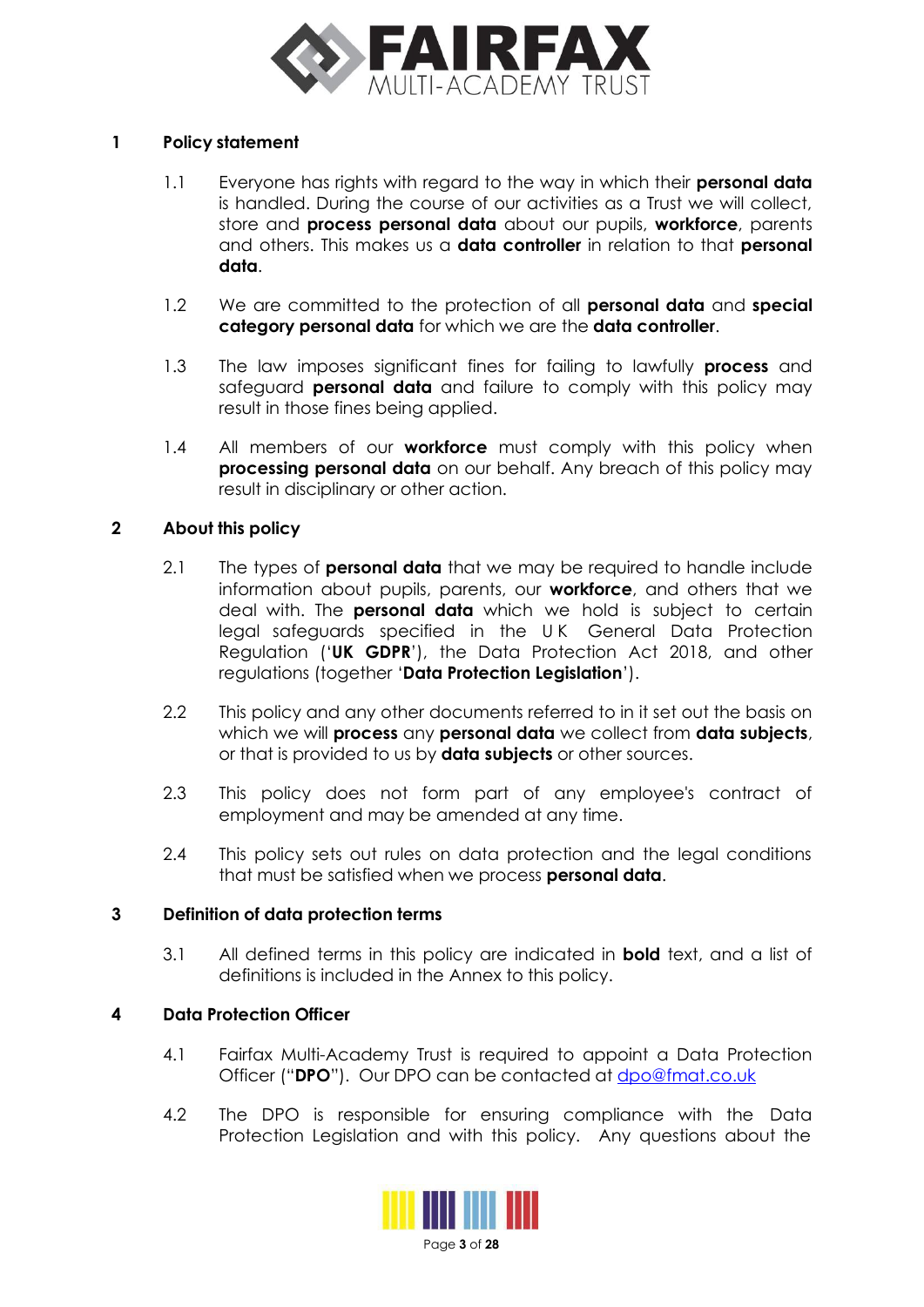

operation of this policy or any concerns that the policy has not been followed should be referred in the first instance to the DPO.

<span id="page-3-0"></span>4.3 The DPO is also the central point of contact for all to matters of data protection.

# **5 Data protection principles**

- 5.1 Anyone **processing personal data** must comply with the data protection principles. These provide that **personal data** must be:
	- 5.1.1 **Processed** fairly and lawfully and transparently in relation to the **data subject**;
	- 5.1.2 **Processed** for specified, lawful purposes and in a way which is not incompatible with those purposes;
	- 5.1.3 Adequate, relevant and not excessive for the purpose;
	- 5.1.4 Accurate and up to date;
	- 5.1.5 Not kept for any longer than is necessary for the purpose and securely destroyed, see 13.3.3;
	- 5.1.6 **Processed** securely using appropriate technical and organisational measures.

# 5.2 **Personal Data** must also:

- 5.2.1 be **processed** in line with **data subjects'** rights;
- 5.2.2 not be transferred to people or organisations situated in other countries without adequate protection.
- 5.3 We will comply with these principles in relation to any **processing** of **personal data** by the Trust.

# **6 Fair and lawful processing**

- 6.1 Data Protection Legislation is not intended to prevent the **processing** of **personal data**, but to ensure that it is done fairly and without adversely affecting the rights of the **data subject**.
- 6.2 For **personal data** to be **processed** fairly, **data subjects** must be made aware:
	- 6.2.1 that the **personal data** is being **processed**;
	- 6.2.2 why the **personal data** is being **processed**;

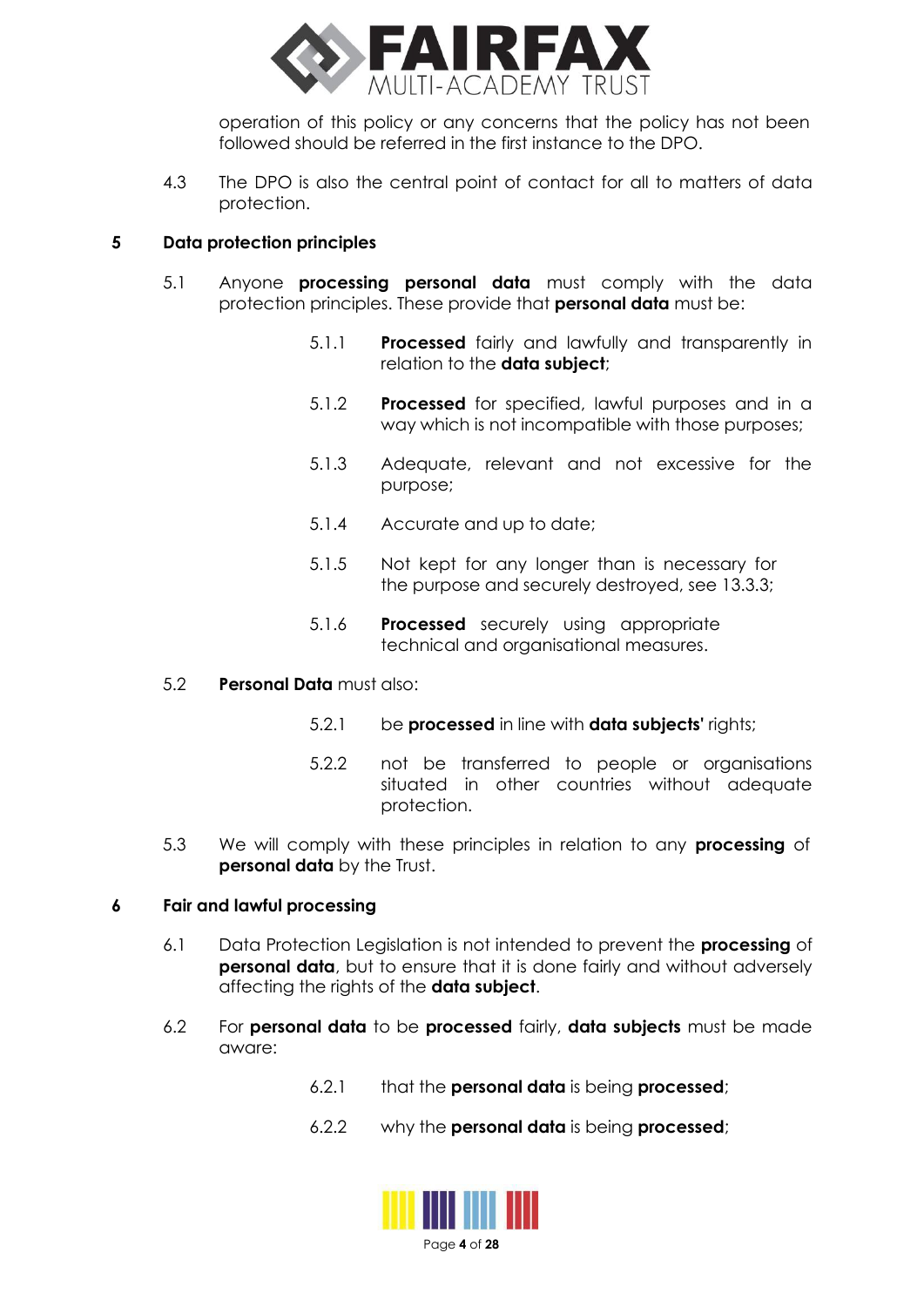

- 6.2.3 what the lawful basis is for that **processing** (see below);
- 6.2.4 whether the **personal data** will be shared, and if so with whom;
- 6.2.5 the period for which the **personal data** will be held;
- 6.2.6 the existence of the **data subject's** rights in relation to the **processing** of that **personal data**; and
- 6.2.7 the right of the **data subject** to raise a complaint with the Information Commissioner's Office in relation to any **processing**.
- 6.3 We will only obtain such **personal data** as is necessary and relevant to the purpose for which it was gathered, and will ensure that we have a lawful basis for any **processing**.
- 6.4 For **personal data** to be **processed** lawfully, it must be **processed** on the basis of one of the legal grounds set out in the Data Protection Legislation. We will normally **process personal data** under the following legal grounds:
	- 6.4.1 where the **processing** is necessary for the performance of a contract between us and the **data subject**, such as an employment contract;
	- 6.4.2 where the **processing** is necessary to comply with a legal obligation that we are subject to, e.g. the Education Act 2011;
	- 6.4.3 where the law otherwise allows us to **process** the **personal data** or we are carrying out a task in the public interest; and
	- 6.4.4 where none of the above apply we will seek the consent of the **data subject** to the **processing** of their **personal data.**
- 6.5 When **special category personal data** is being processed an additional legal ground must apply to that processing. We will normally only **process special category personal data** under following legal grounds:
	- 6.5.1 where the **processing** is necessary for employment law purposes, for example in relation to sickness absence;
	- 6.5.2 where the **processing** is necessary for reasons of substantial public interest, for example for the purposes of equality of opportunity and treatment;



Page **5** of **28**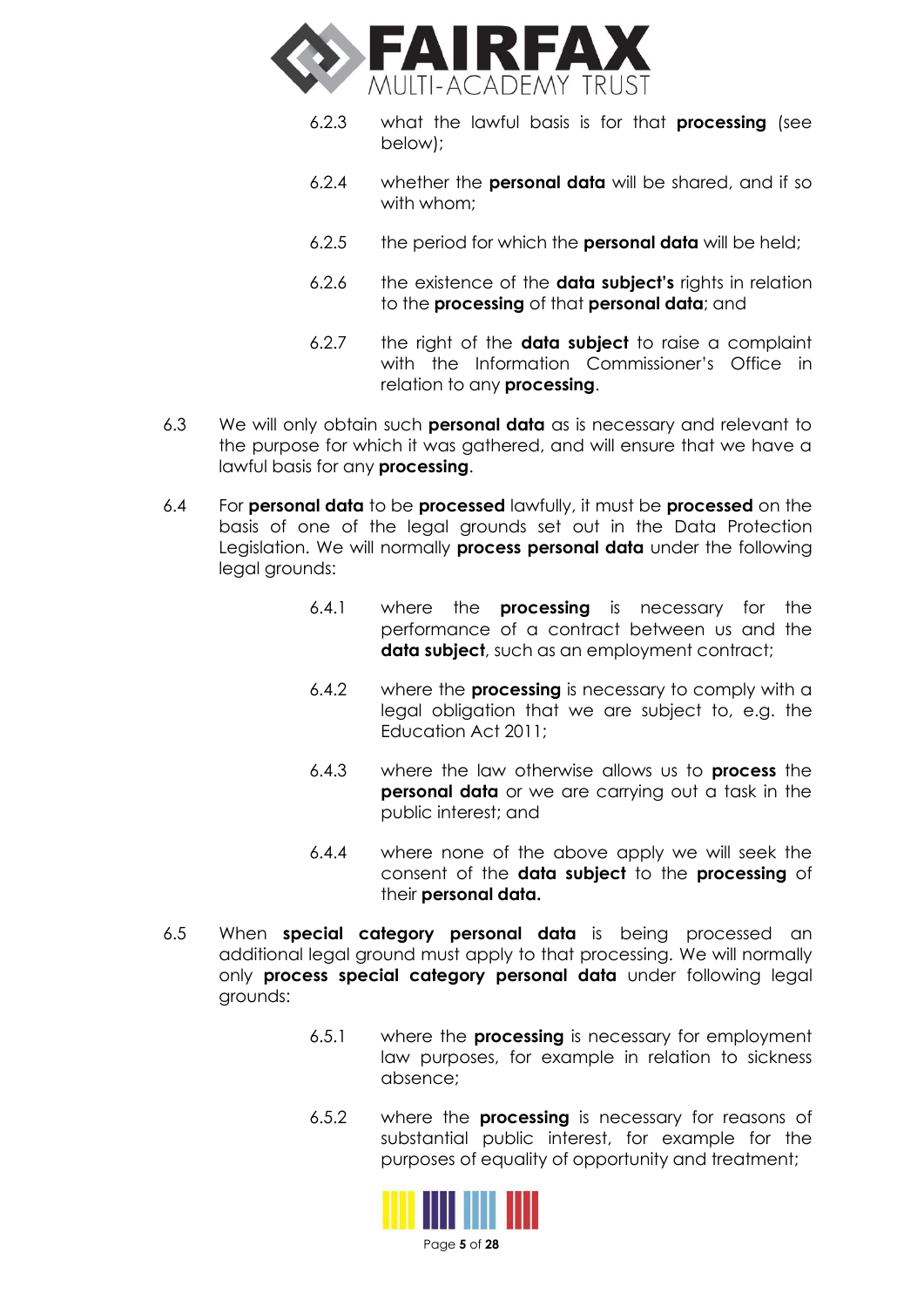

- 6.5.3 where the **processing** is necessary for health or social care purposes, for example in relation to pupils with medical conditions or disabilities; and
- 6.5.4 where none of the above apply we will seek the consent of the **data subject** to the **processing** of their **special category personal data**.
- 6.6 We will inform **data subjects** of the above matters by way of appropriate privacy notices which shall be provided to them when we collect the data or as soon as possible thereafter, unless we have already provided this information such as at the time when a pupil joins us.
- 6.7 If any **data user** is in doubt as to whether they can use any **personal data** for any purpose, they must contact the DPO before doing so.

# **Vital interests**

6.8 There may be circumstances where it is considered necessary to **process personal data** or **special category personal data** in order to protect the vital interests of a **data subject**. This might include medical emergencies where the **data subject** is not in a position to give consent to the **processing**. We believe that this will only occur in very specific and limited circumstances. In such circumstances we would usually seek to consult with the DPO in advance, although there may be emergency situations where this does not occur.

# **Consent**

- 6.9 Where none of the other bases for **processing** set out above apply, the academy must seek the consent of the **data subject** before **processing** any **personal data** for any purpose.
- 6.10 There are strict legal requirements in relation to the form of consent that must be obtained from **data subjects**.
- 6.11 When pupils and/or our **workforce** join the Trust a consent form will be required to be completed in relation to them. This consent form deals with the taking and use of photographs and videos of them, amongst other things. Where appropriate, third parties may also be required to complete a consent form.
- 6.12 In relation to all pupils under the age of 13 years old we will seek consent from an individual with parental responsibility for that pupil.
- 6.13 We will generally seek consent directly from a pupil who has reached the age of 13; however, we recognise that this may not be appropriate in certain circumstances and therefore may be required to seek consent from and individual with parental responsibility.

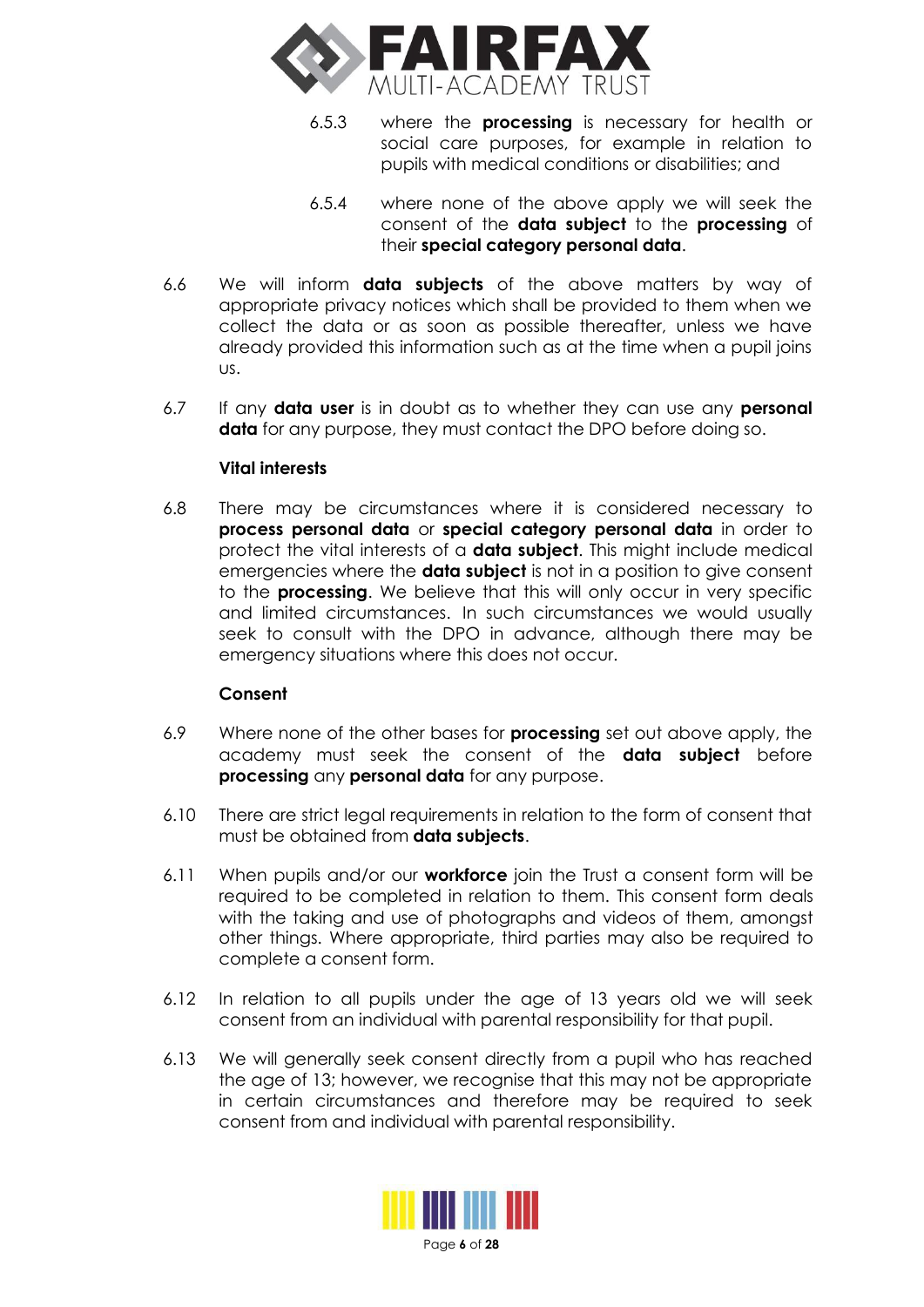

- <span id="page-6-0"></span>6.14 If consent is required for any other **processing** of **personal data** of any **data subject**, the form of this consent must:
	- 6.14.1 Inform the **data subject** of exactly what we intend to do with their **personal data**;
	- 6.14.2 Require them to positively confirm that they consent – we cannot ask them to opt-out rather than opt-in; and
	- 6.14.3 Inform the **data subject** of how they can withdraw their consent.
- 6.15 Any consent must be freely given, which means that we cannot make the provision of any goods or services or other matter conditional on a **data subject** giving their consent.
- 6.16 The Trust's DPO must always be consulted in relation to any consent form before consent is obtained.
- 6.17 A record must always be kept of any consent, including how it was obtained and when.

# **7 Processing for limited purposes**

- 7.1 In the course of our activities as a Trust, we may collect and **process** the **personal data** set out in our Schedule of Processing Activities. This may include **personal data** we receive directly from a **data subject** (for example, by completing forms or by corresponding with us by mail, phone, email or otherwise) and **personal data** we receive from other sources (including, for example, local authorities, other schools, parents, other pupils or members of our **workforce**).
- 7.2 We will only **process personal data** for the specific purposes set out in our Schedule of Processing Activities or for any other purposes specifically permitted by Data Protection Legislation or for which specific consent has been provided by the data subject.

# **8 Notifying data subjects**

- 8.1 If we collect **personal data** directly from **data subjects**, we will inform them about:
	- 8.1.1 our identity and contact details as **Data Controller** and those of the DPO;
	- 8.1.2 the purpose or purposes and legal basis for which we intend to **process** that **personal data**;
	- 8.1.3 the types of third parties, if any, with which we will share or to which we will disclose that **personal data**;

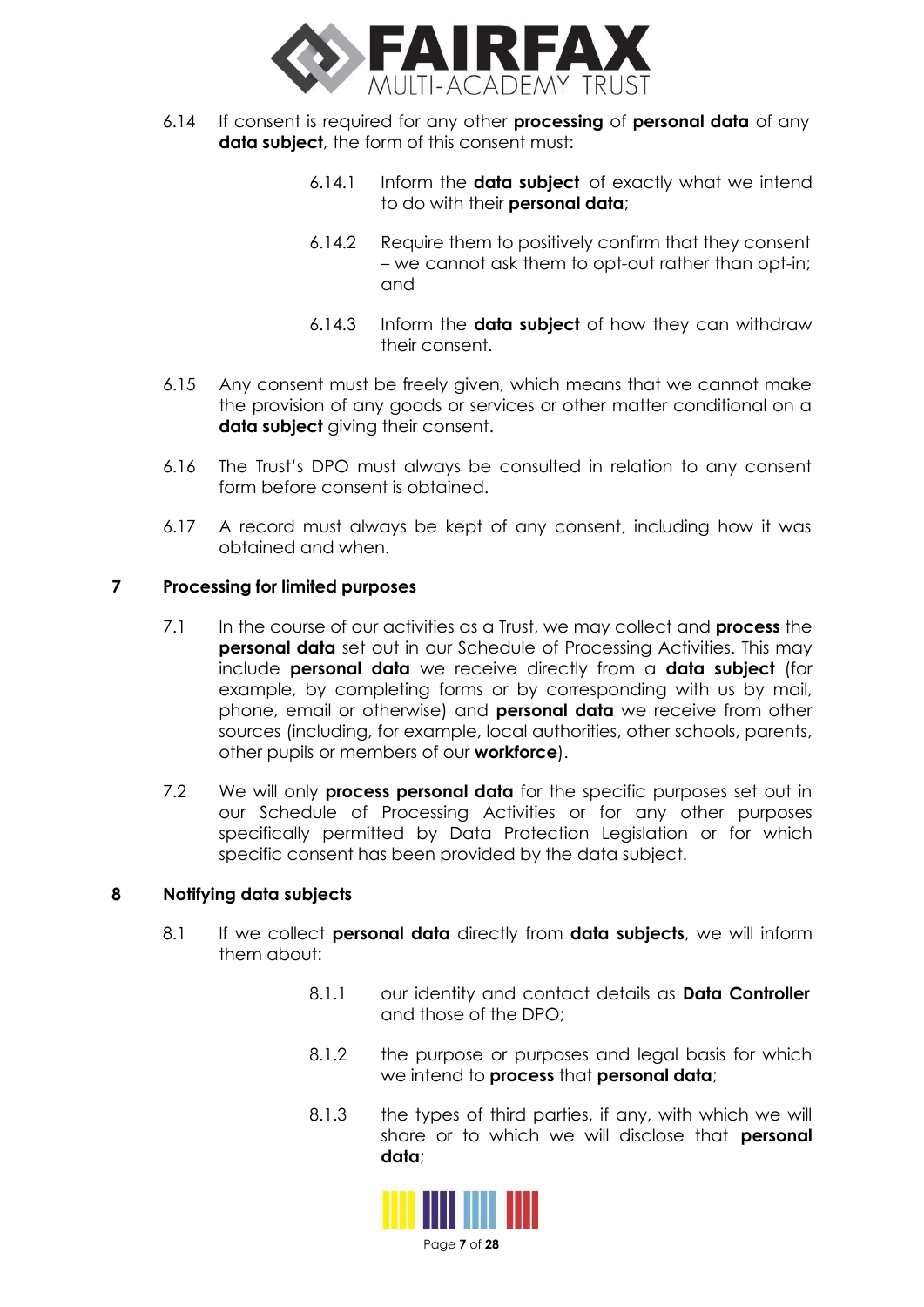<span id="page-7-0"></span>

- 8.1.4 whether the **personal data** will be transferred outside the European Economic Area ('**EEA**') and if so the safeguards in place;
- 8.1.5 the period for which their **personal data** will be stored, by reference to our Retention and Destruction Schedule
- 8.1.6 the existence of any automated decision making in the **processing** of the **personal data** along with the significance and envisaged consequences of the **processing** and the right to object to such decision making; and
- 8.1.7 the rights of the **data subject** to object to or limit processing, request information, request deletion of information or lodge a complaint with the ICO.
- 8.2 Unless we have already informed **data subjects** that we will be obtaining information about them from third parties (for example in our privacy notices), if we then receive **personal data** about a **data subject** from other sources, we will provide the **data subject** with the above information as soon as possible thereafter, informing them of where the **personal data** was obtained from.

# **9 Adequate, relevant and non-excessive processing**

9.1 We will only collect **personal data** to the extent that it is required for the specific purpose notified to the **data subject**, unless otherwise permitted by Data Protection Legislation.

# **10 Accurate data**

- 10.1 We will ensure that **personal data** we hold is accurate and kept up to date.
- 10.2 We will take reasonable steps to destroy or amend inaccurate or outof-date data.
- 10.3 **Data subjects** have a right to have any inaccurate **personal data** rectified. See further below in relation to the exercise of this right.

# **11 Timely processing**

11.1 We will not keep **personal data** longer than is necessary for the purpose or purposes for which it was collected. We will take all reasonable steps to destroy, or erase from our systems, all **personal data** which is no longer required.

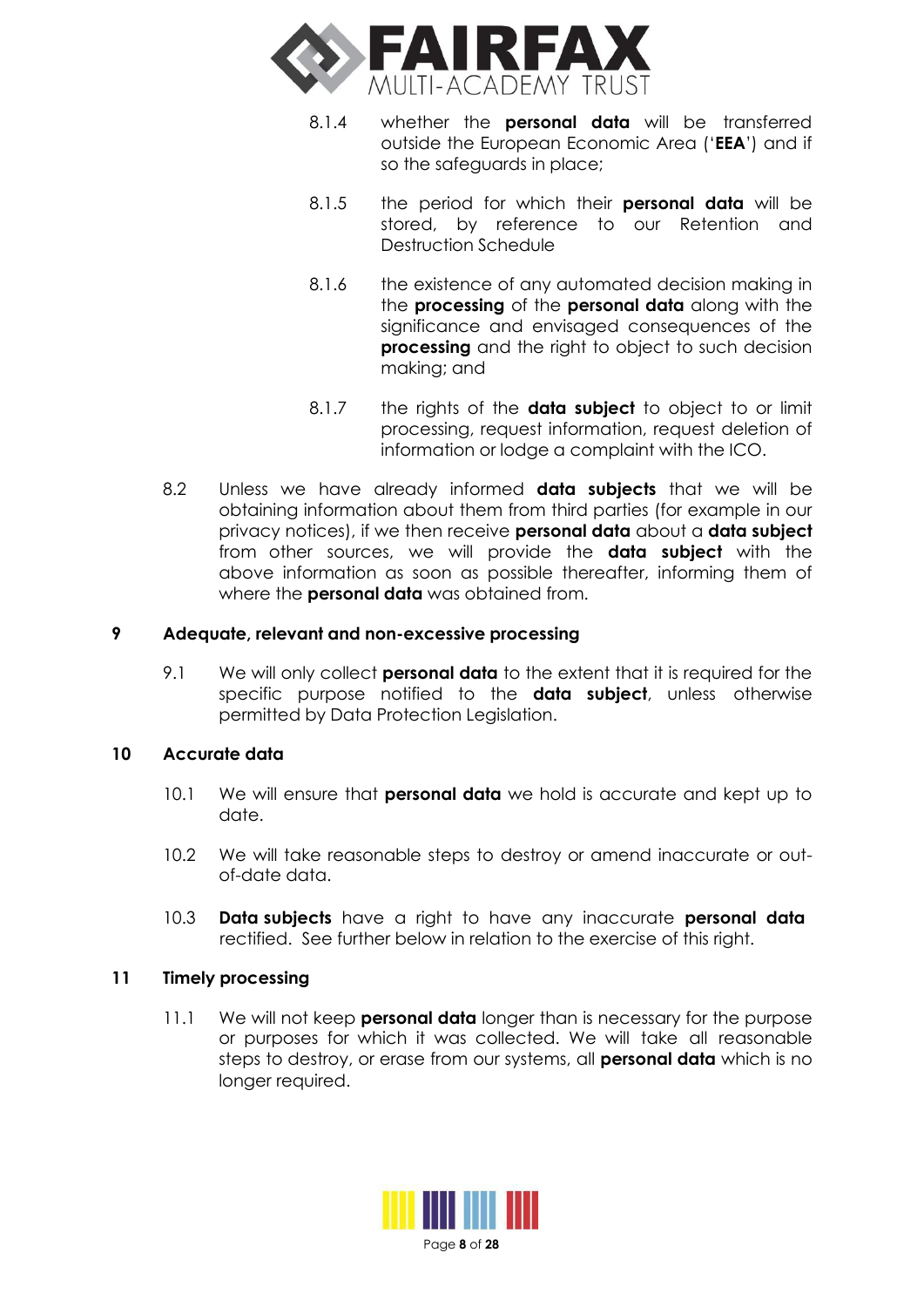

# <span id="page-8-0"></span>**12 Processing in line with data subject's rights**

- 12.1 We will **process** all **personal data** in line with **data subjects'** rights, in particular their right to:
	- 12.1.1 request access to any **personal data** we hold about them;
	- 12.1.2 object to the **processing** of their **personal data**, including the right to object to direct marketing;
	- 12.1.3 have inaccurate or incomplete **personal data** about them rectified;
	- 12.1.4 restrict **processing** of their **personal data**;
	- 12.1.5 have **personal data** we hold about them erased
	- 12.1.6 have their **personal data** transferred; and
	- 12.1.7 object to the making of decisions about them by automated means.

# **The right of access to personal data**

12.2 **Data subjects** may request access to all **personal data** we hold about them. Such requests will be considered in line with the Trust's Subject Access Request Procedure.

# **The right to object**

- 12.3 In certain circumstances **data subjects** may object to us **processing** their **personal data**. This right may be exercised in relation to **processing** that we are undertaking on the basis of a legitimate interest or in pursuit of a statutory function or task carried out in the public interest.
- 12.4 An objection to **processing** can be raised verbally or in writing. If the Trust/academy receives a request verbally, they should ask for the objection to be raised in writing.
- 12.5 An objection to **processing** does not have to be complied with where the academy can demonstrate compelling legitimate grounds which override the rights of the **data subject**.
- 12.6 Such considerations are complex and must always be referred to the DPO upon receipt of the request to exercise this right.
- 12.7 In respect of direct marketing any objection to **processing** must be complied with.
- 12.8 The Trust is not obliged to comply with a request where the **personal data** is required in relation to any claim or legal proceedings.

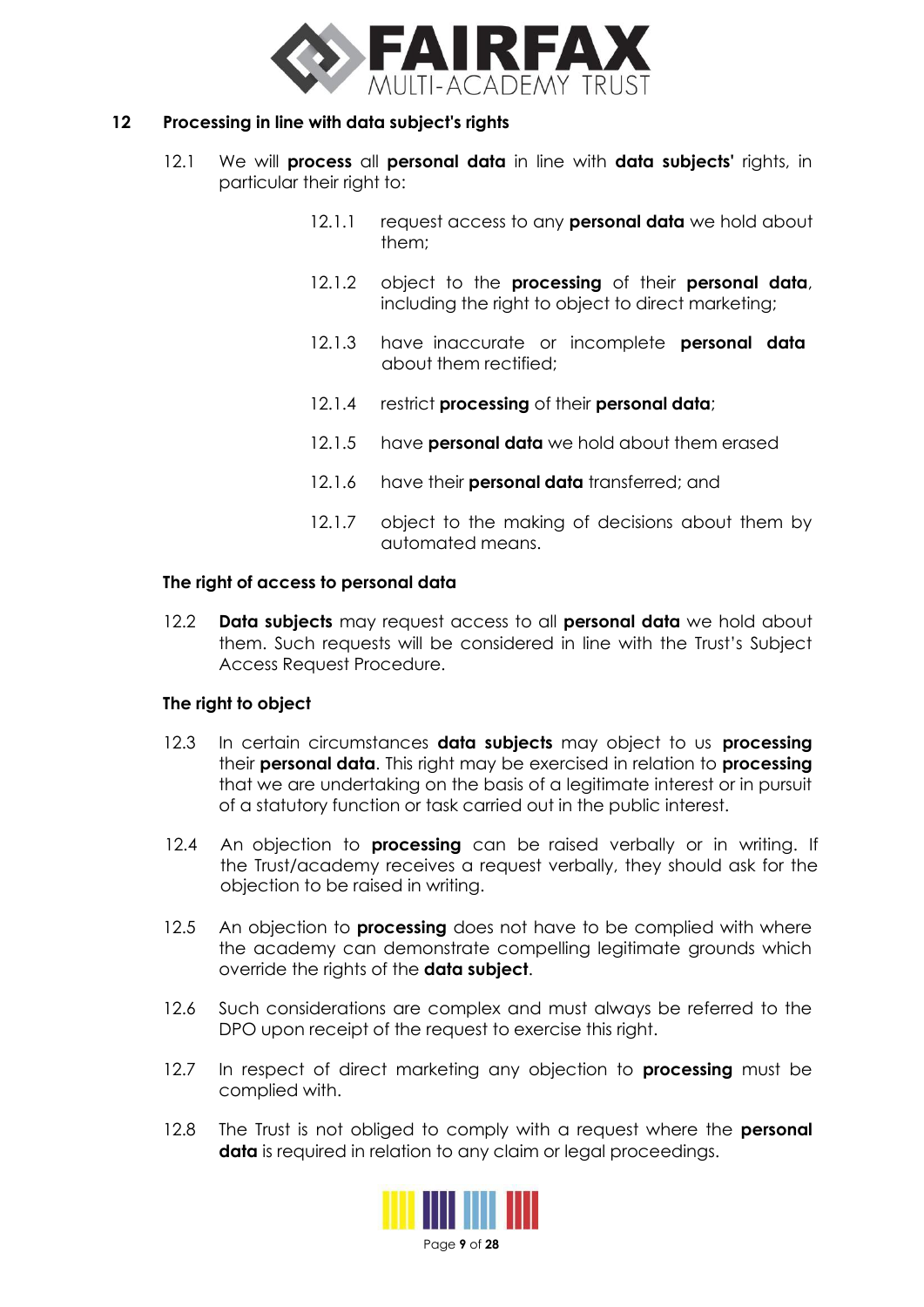

### **The right to rectification**

- 12.8 If a **data subject** informs the Trust that **personal data** held about them by the Trust is inaccurate or incomplete, we will consider that request and provide a response within one month.
- 12.9 If we consider the issue to be too complex to resolve within that period, we may extend the response period by a further two months. If this is necessary, we will inform the **data subject** within one month of their request that this is the case.
- 12.10 We may determine that any changes proposed by the **data subject** should not be made. If this is the case, we will explain to the **data subject** why this is the case. In those circumstances we will inform the **data subject** of their right to complain to the Information Commissioner's Office at the time that we inform them of our decision in relation to their request.

# **The right to restrict processing**

- 12.11 **Data subjects** have a right to "block" or suppress the **processing** of **personal data**. This means that the Trust can continue to hold the **personal data** but not do anything else with it.
- 12.12 The Trust must restrict the **processing** of **personal data**:
	- 12.12.1 Where it is in the process of considering a request for **personal data** to be rectified (see above);
	- 12.12.2 Where the Trust is in the process of considering an objection to processing by a **data subject**;
	- 12.12.3 Where the **processing** is unlawful but the **data subject** has asked the Trust not to delete the **personal data**; and
	- 12.12.4 Where the Trust no longer needs the **personal data** but the **data subject** has asked the Trust not to delete the **personal data** because they need it in relation to a legal claim, including any potential claim against the Trust.
- 12.13 If the Trust has shared the relevant **personal data** with any other organisation, we will contact those organisations to inform them of any restriction, unless this proves impossible or involves a disproportionate effort.
- 12.14 The DPO must be consulted in relation to requests under this right.

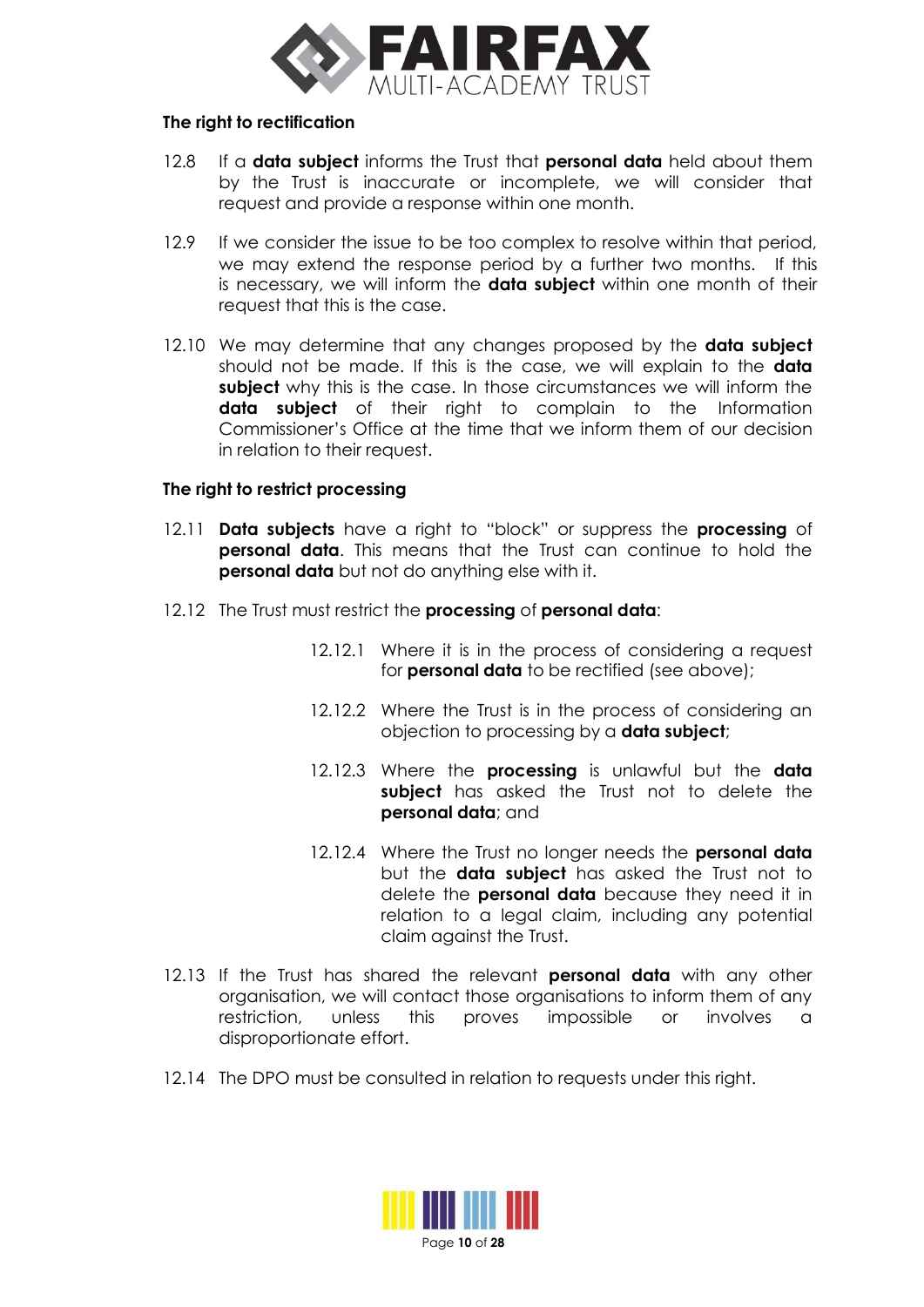

# **The right to Be forgotten**

- 12.15 **Data subjects** have a right to have **personal data** about them held by the Trust erased only in the following circumstances:
	- 12.15.1 Where the **personal data** is no longer necessary for the purpose for which it was originally collected;
	- 12.15.2 When a **data subject** withdraws consent which will apply only where the Trust is relying on the individuals consent to the **processing** in the first place;
	- 12.15.3 When a **data subject** objects to the **processing** and there is no overriding legitimate interest to continue that **processing** – see above in relation to the right to object; or
	- 12.15.4 Where the **processing** of the **personal data** is otherwise unlawful;
	- 12.15.5 When it is necessary to erase the **personal data** to comply with a legal obligation;
- 12.16 The Trust is not required to comply with a request by a **data subject** to erase their **personal data** if the **processing** is taking place:
	- 12.16.1 To exercise the right of freedom of expression or information;
	- 12.16.2 To comply with a legal obligation for the performance of a task in the public interest or in accordance with the law;
	- 12.16.3 For public health purposes in the public interest;
	- 12.16.4 For archiving purposes in the public interest, research or statistical purposes; or
	- 12.16.5 In relation to a legal claim.
- 12.17 If the Trust has shared the relevant personal data with any other organisation, we will contact those organisations to inform them of any erasure, unless this proves impossible or involves a disproportionate effort.
- 12.18 The DPO must be consulted in relation to requests under this right.

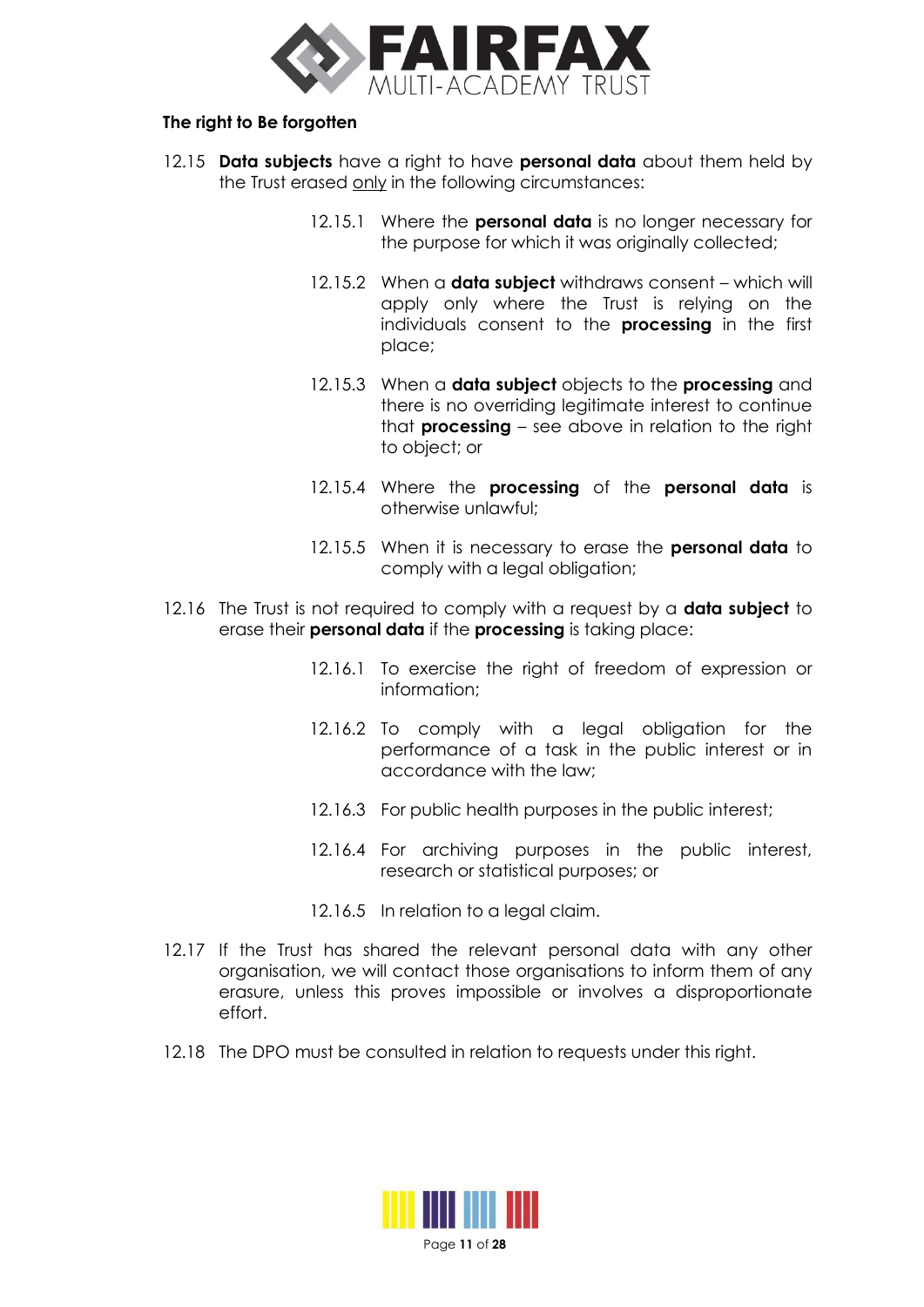

### <span id="page-11-0"></span>**Right to data portability**

- 12.19 In limited circumstances a **data subject** has a right to receive their **personal data** in a machine readable format, and to have this transferred to other organisation.
- 12.20 If such a request is made, the DPO must be consulted.

# **13 Data security**

- 13.1 We will take appropriate security measures against unlawful or unauthorised processing of **personal data**, and against the accidental loss of, or damage to, **personal data**.
- 13.2 We will put in place procedures and technologies to maintain the security of all **personal data** from the point of collection to the point of destruction.
- 13.3 Security procedures include:
	- 13.3.1 Any stranger seen in entry-controlled areas should be reported to Designated Safeguarding Lead ("**DSL**")
	- 13.3.2 **Secure lockable desks and cupboards.** Desks and cupboards should be kept locked if they hold confidential information of any kind. (Personal information is always considered confidential.)
	- 13.3.3 **Methods of disposal.** Paper documents should be shredded. Digital storage devices should be physically destroyed when they are no longer required. IT assets must be disposed of in accordance with the Information Commissioner's Office guidance on the disposal of IT assets.
	- 13.3.4 **Equipment.** Data users must ensure that individual monitors do not show confidential information to passers-by and that they log off from their PC when it is left unattended.
	- 13.3.5 **Working away from the Trust premises – paper documents** so follow best practice and ensure confidential of all documents containing personal data. **Personal data** should be securely stored and retained for only as long as necessary. Documents should be destroyed at an academy-based secure disposal bin.
	- 13.3.6 **Working away from the school premises – electronic working.** Staff are to follow best practice and

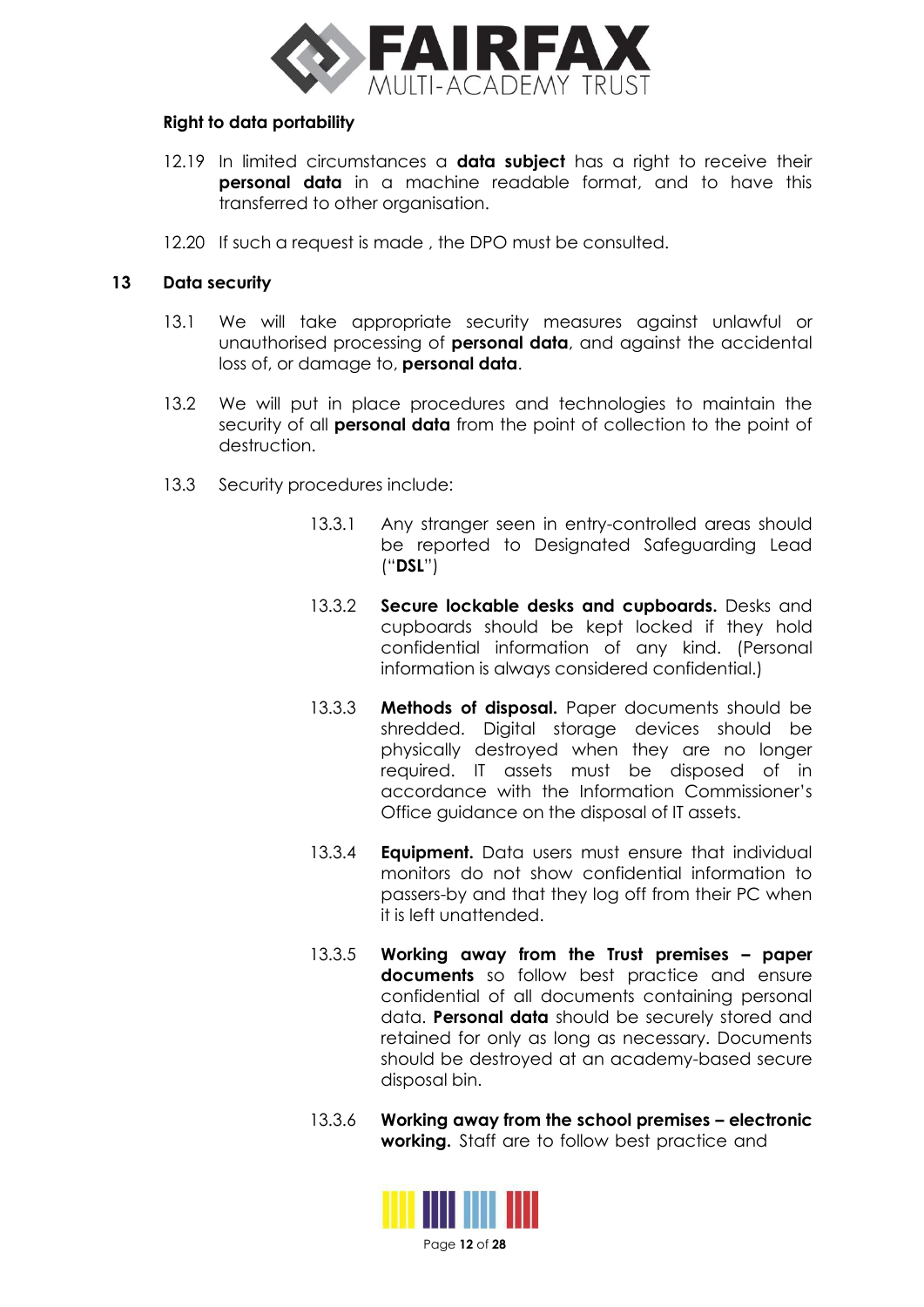

ensure the security and confidentiality of all personal data.

- 13.3.7 **Document printing.** Documents containing **personal data** must be collected immediately from printers and not left on photocopiers.
- <span id="page-12-0"></span>13.4 Any suspected data breach must be reported to the Trust's Data Protection Officer (DPO), via the Trust's **[Data Breach Report Form](https://forms.office.com/Pages/ResponsePage.aspx?id=HnypkIpiskmKnVw6Paee-1KUmhroqrtJhUZBR4zt4wVUQjRaUEJIUDdFT1owNFcxMkVNTlAySFk4QS4u)**.
- 13.5 Any member of staff found to be in breach of the above security measures may be subject to disciplinary action.

# **14 Data protection impact assessments**

- 14.1 The Trust takes data protection very seriously, and will consider and comply with the requirements of Data Protection Legislation in relation to all of its activities whenever these involve the use of personal data, in accordance with the principles of data protection by design and default.
- 14.2 In certain circumstances the law requires us to carry out detailed assessments of proposed **processing**. This includes where we intend to use new technologies which might pose a high risk to the rights of **data subjects** because of the types of data we will be **processing** or the way that we intend to do so.
- 14.3 The Trust will complete an assessment of any such proposed **processing** and has a template document which ensures that all relevant matters are considered.
- 14.4 The DPO should always be consulted as to whether a data protection impact assessment is required, and if so how to undertake that assessment.

# **15 Disclosure and sharing of personal information**

- 15.1 We may share **personal data** that we hold about **data subjects**, and without their consent, with other organisations. Such organisations include the Department for Education, and / or Education and Skills Funding Agency ("**ESFA**"), Ofsted, health authorities and professionals, the Local Authority, examination bodies, other schools/academies/trusts, and other organisations where we have a lawful basis for doing so.
- 15.2 The Trust will inform **data subjects** of any sharing of their **personal data** unless we are not legally required to do so, for example where **personal data** is shared with the police in the investigation of a criminal offence.
- 15.3 In some circumstances we will not share safeguarding information. Please refer to our Child Protection Policy.

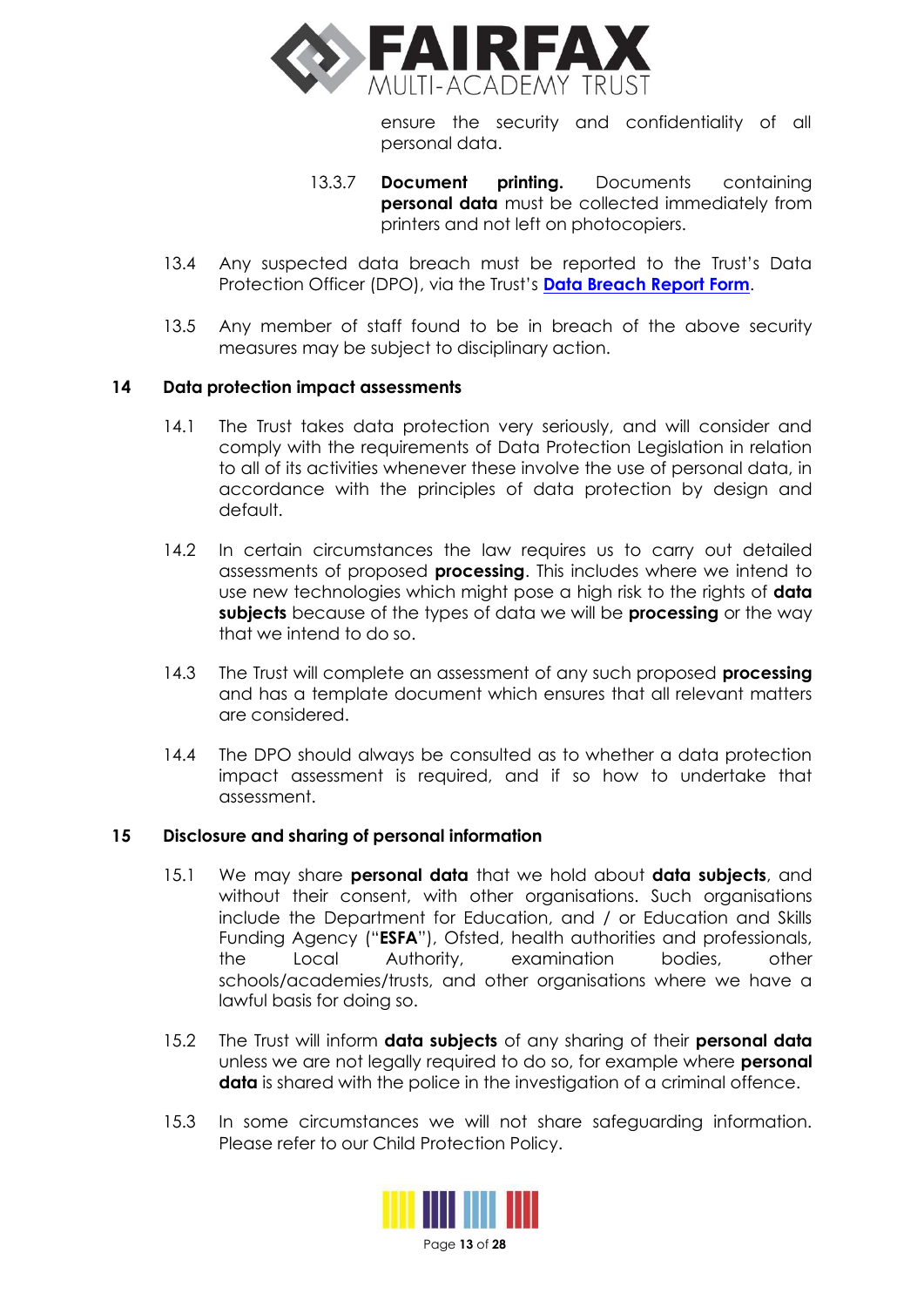

### <span id="page-13-0"></span>**16 Data processors**

- 16.1 We contract with various organisations who provide services to the Trust including:
	- 16.1.1 Payroll providers
	- 16.1.2 School meal providers
	- 16.1.3 Educational learning platform providers
	- 16.1.4 ICT support provider
	- 16.1.5 Educational learning platform providers
	- 16.1.6 Electronic communication providers
- 16.2 In order that these services can be provided effectively we are required to transfer **personal data** of **data subjects** to these **data processors**.
- 16.3 **Personal data** will only be transferred to a **data processor** if they agree to comply with our procedures and policies in relation to data security, or if they put in place adequate measures themselves to the satisfaction of the Trust. The Trust will always undertake due diligence of any **data processor** before transferring the **personal data** of **data subjects** to them.
- 16.4 Contracts with **data processors** will comply with Data Protection Legislation and contain explicit obligations on the **data processor** to ensure compliance with the Data Protection Legislation, and compliance with the rights of **data subjects**.

# **17 Images and videos**

- 17.1 Parents and others attending Trust events are allowed to take photographs and videos of those events for domestic purposes. For example, parents can take video recordings of a school performance involving their child. The Trust does not prohibit this as a matter of policy.
- 17.2 The Trust does not however agree to any such photographs or videos being used for any other purpose, but acknowledges that such matters are, for the most part, outside of the ability of the Trust to prevent.
- 17.3 The Trust asks that parents and others do not post any images or videos which include any child other than their own child on any social media or otherwise publish those images or videos.
- 17.4 As a Trust we want to celebrate the achievements of our pupils and therefore may want to use images and videos of our pupils within promotional materials, or for publication in the media such as local, or

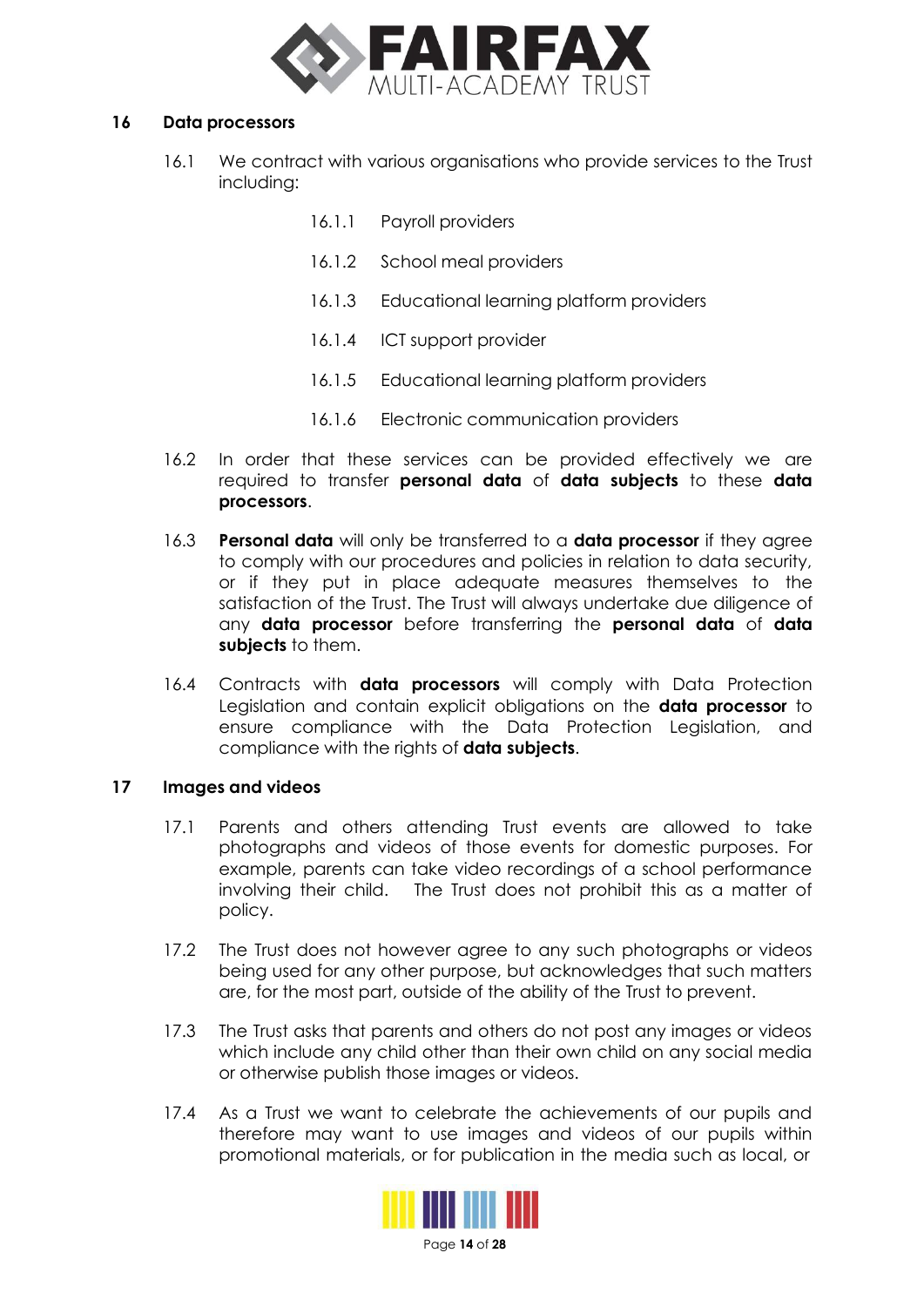

even national, newspapers covering Trust events or achievements. We will seek the consent of pupils, and their parents where appropriate, before allowing the use of images or videos of pupils for such purposes.

<span id="page-14-0"></span>17.5 Whenever a pupil begins their attendance at the Trust they, or their parent where appropriate, will be asked to complete a consent form in relation to the use of images and videos of that pupil. We will not use images or videos of pupils for any purpose where we do not have consent.

# **18 Data Breach Reporting**

- 18.1 Staff members must immediately report any suspected data breaches to the Trust's Data Protection Officer (DPO), who begin an investigation.
- 18.2 The Trust's DPO will assess the level of risk for any suspected data breach in accordance with the Trust's Data Breach Procedure.

# **19 Changes to this policy**

We may change this policy at any time. Where appropriate, we will notify **data subjects** of those changes.

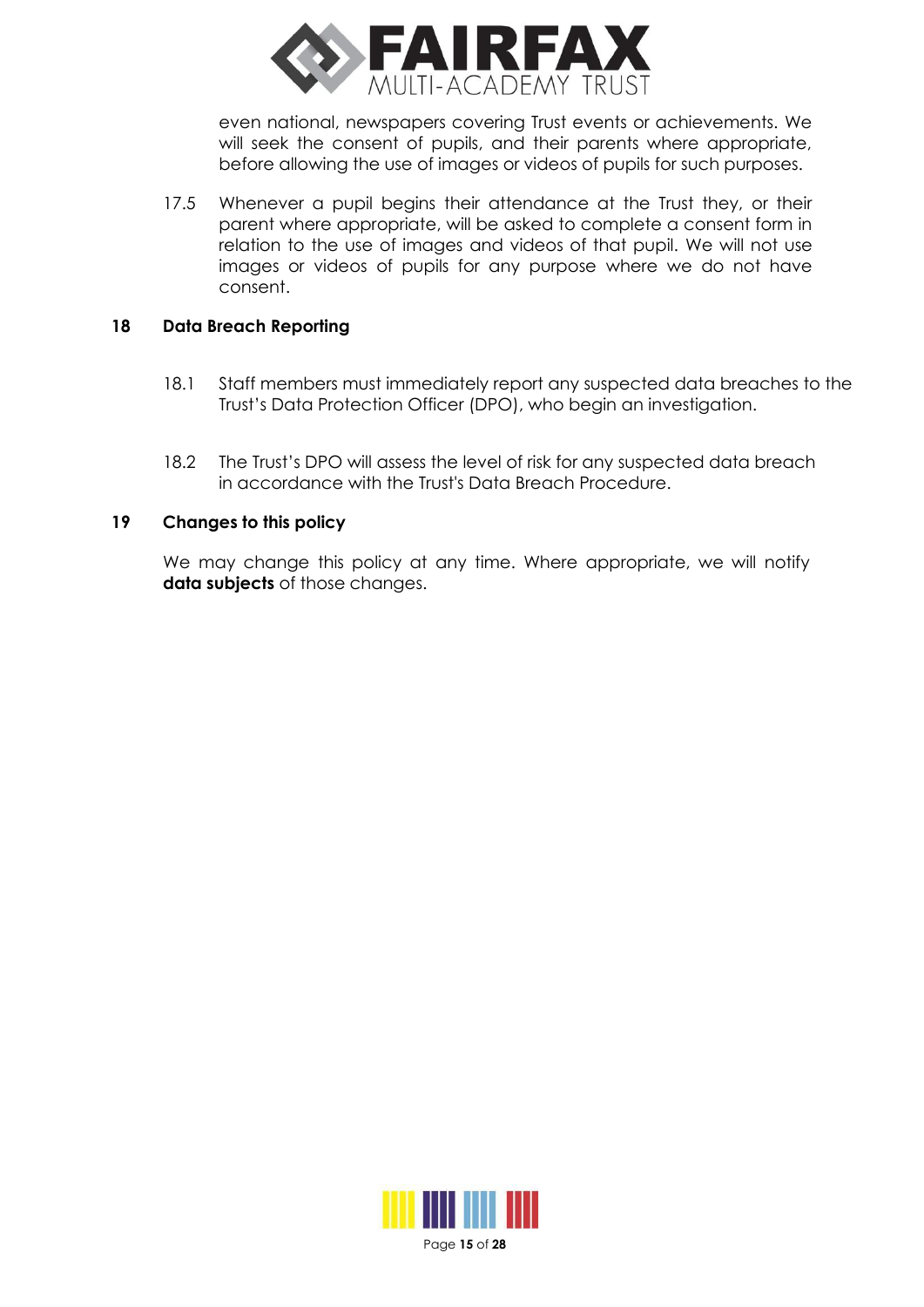

# **Appendix 1 - Definitions of terms**

<span id="page-15-0"></span>

| <b>Term</b>                                        | <b>Definition</b>                                                                                                                                                                                                                                                                                                                                                                                                                                                                                                          |
|----------------------------------------------------|----------------------------------------------------------------------------------------------------------------------------------------------------------------------------------------------------------------------------------------------------------------------------------------------------------------------------------------------------------------------------------------------------------------------------------------------------------------------------------------------------------------------------|
|                                                    |                                                                                                                                                                                                                                                                                                                                                                                                                                                                                                                            |
|                                                    |                                                                                                                                                                                                                                                                                                                                                                                                                                                                                                                            |
| Data                                               | is information which is stored electronically, on a computer, or in certain paper-based<br>filing systems                                                                                                                                                                                                                                                                                                                                                                                                                  |
|                                                    |                                                                                                                                                                                                                                                                                                                                                                                                                                                                                                                            |
| <b>Data Subjects</b>                               | for the purpose of this policy this include all living individuals about whom we hold<br>personal data including pupils, our workforce, staff, and other individuals. A data subject<br>need not be a UK national or resident. All data subjects have legal rights in relation to<br>their personal information                                                                                                                                                                                                            |
| <b>Personal Data</b>                               | means any information relating to an identified or identifiable natural person (a data<br>subject); an identifiable natural person is one who can be identified, directly or indirectly,<br>in particular by reference to an identifier such as a name, an identification number,<br>location data, an online identifier or to one or more factors specific to the physical,<br>physiological, genetic, mental, economic, cultural or social identity of that natural person                                               |
| Data<br><b>Controllers</b>                         | are the people who or organisations which determine the purposes for which, and the<br>manner in which, any personal data is processed. They are responsible for establishing<br>practices and policies in line with Data Protection Legislation. We are the data controller<br>of all personal data used across our Trust                                                                                                                                                                                                 |
| <b>Data Users</b>                                  | are those of our workforce (including Academy Associates and volunteers) whose work<br>involves processing personal data. Data users must protect the data they handle in<br>accordance with this data protection policy and any applicable data security<br>procedures at all times                                                                                                                                                                                                                                       |
| Data<br><b>Processors</b>                          | include any person or organisation that is not a data user that processes personal data on<br>our behalf and on our instructions                                                                                                                                                                                                                                                                                                                                                                                           |
| Processing                                         | is any activity that involves use of the data. It includes obtaining, recording or holding the<br>data, or carrying out any operation or set of operations on the data such as collection,<br>recording, organisation, structuring, storage, adaptation or alteration, retrieval,<br>consultation, use, disclosure by transmission, dissemination or otherwise making available,<br>alignment or combination, restriction, erasure or destruction. Processing also includes<br>transferring personal data to third parties |
| <b>Special</b><br>Category<br><b>Personal Data</b> | includes information about a person's racial or ethnic origin, religious or philosophical<br>beliefs, trade union membership, physical or mental health or condition or biometric<br>data                                                                                                                                                                                                                                                                                                                                  |
| Workforce                                          | Includes, any individual employed by Trust such as staff and those who volunteer in any<br>capacity including Academy Associates and/or Trustees / Members/ parent/carers/<br>helpers.                                                                                                                                                                                                                                                                                                                                     |

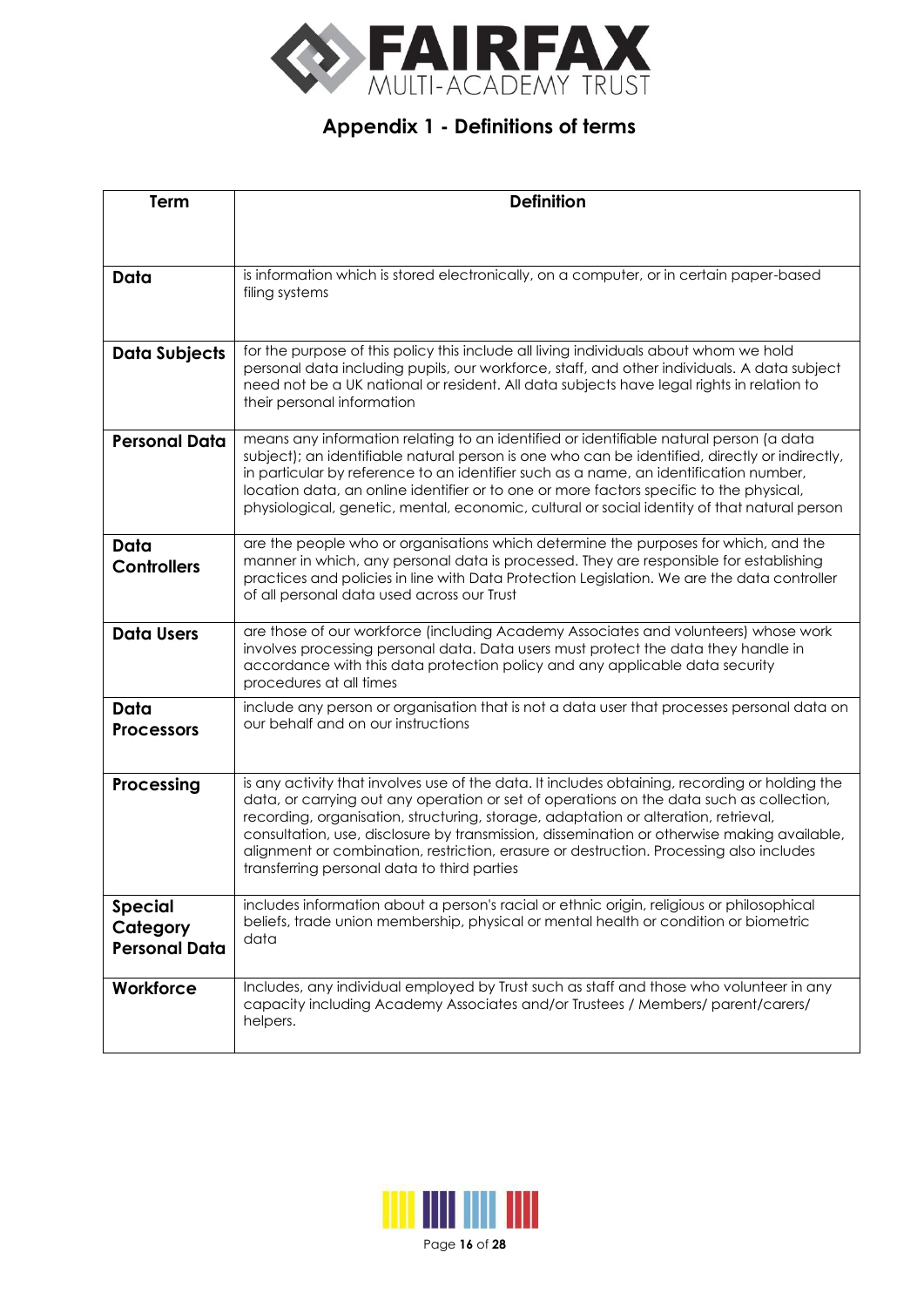# **Appendix 2 - Personal Data Breach Notification Timeline**



<span id="page-16-0"></span>

Page **17** of **28**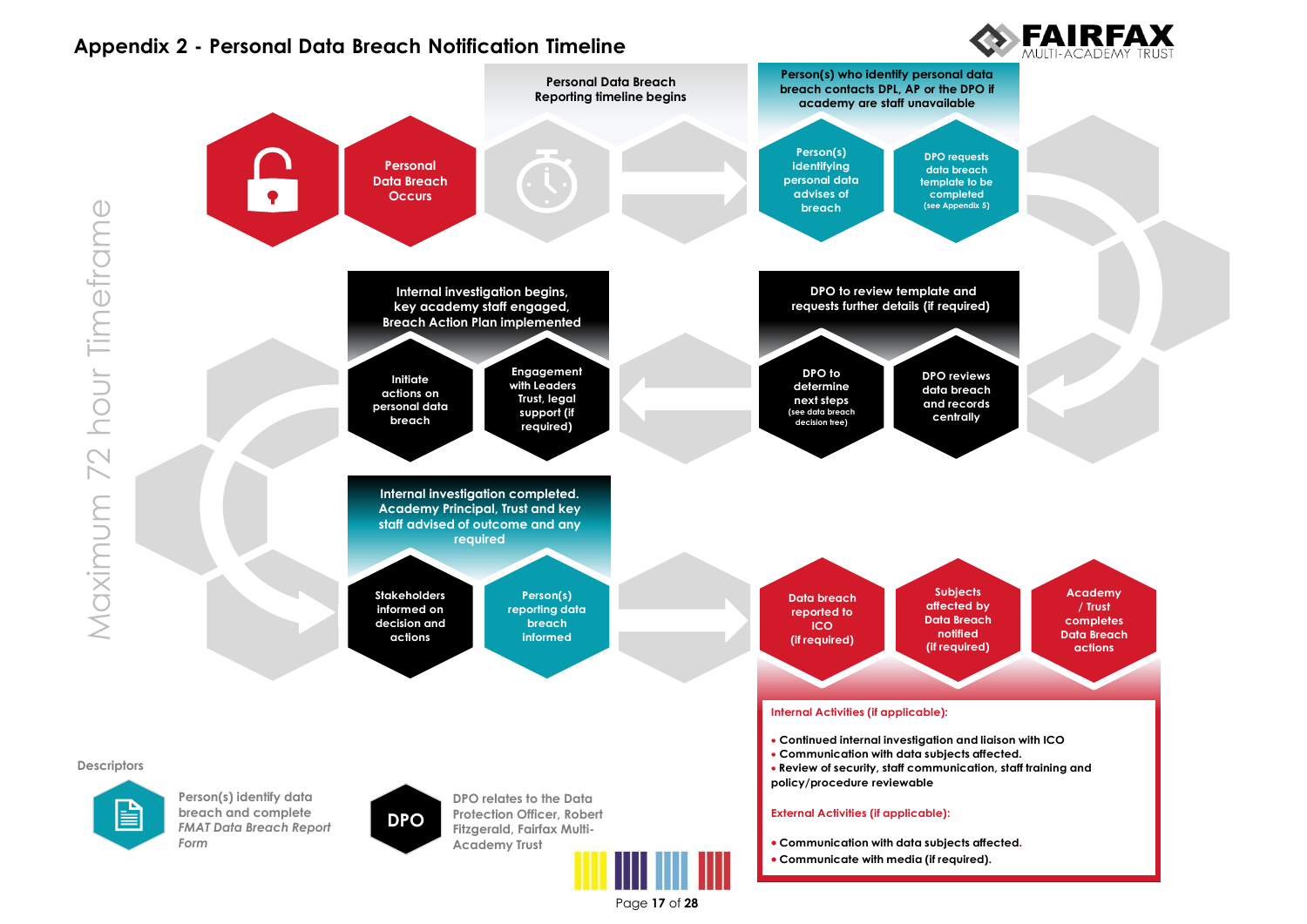# **Appendix 3 - Data Breach Decision Tree**

<span id="page-17-0"></span>



Page **18** of **28**



**DPO Action 3:** The DPO will review the breach and advise of the appriopriate next steps **DPO Action 4: Scenario 1:** *Data Breach with no personal data disclosed:* • DPO to ensure academy/trust follows the FMAT Data Breach Procedure • DPO to start data breach investigation • DPO to present findings back to Academy/Trust • DPO to update records as near miss • Academy/Trust to review internal findings and complete any follow-up actions **Scenario 2:** *Data Breach will not result in risk to the individual (legal council may be required):* • DPO ensures academy/trust follows the FMAT Data Breach Procedure • DPO completes FMAT Data Breach Self-Assessment see Appendix 4 of FMAT Data Protection Policy • DPO completes FMAT Data Breach Risk Self-Assessment Form • DPO to present findings back to Academy/Trust • Academy/trust review internal findings and complete any follow-up actions • DPO to update recirds and record any follow-up actions **Scenario 3:** *Data Breach will result in a risk to the individual (legal council may be required):* • DPO to contact legal support to understand how to prioritise data subjects rights and freedoms • DPO ensures academy/trust follows the FMAT Data Breach Procedure • DPO completes FMAT Data Breach Risk Self-Assessment Form • DPO to present findings back to academy/trust • Academy/trust to communicate with data subjects affected by breach without delay (if required) • DPO to report data breach to ICO without delay (if required) **DPO Action 2:** The DPO to confirm if the data breach results in a risk to individuals **DPO Action 1:** DPO acknowledges data breach and reviews Data Breach Report Format

• Academy/trust review internal findings and complete any follow-up actions • DPO to support with Information

Commissioners Office (ICO) on any follow up actions (if required).

• DPO to update records and record any follow-up actions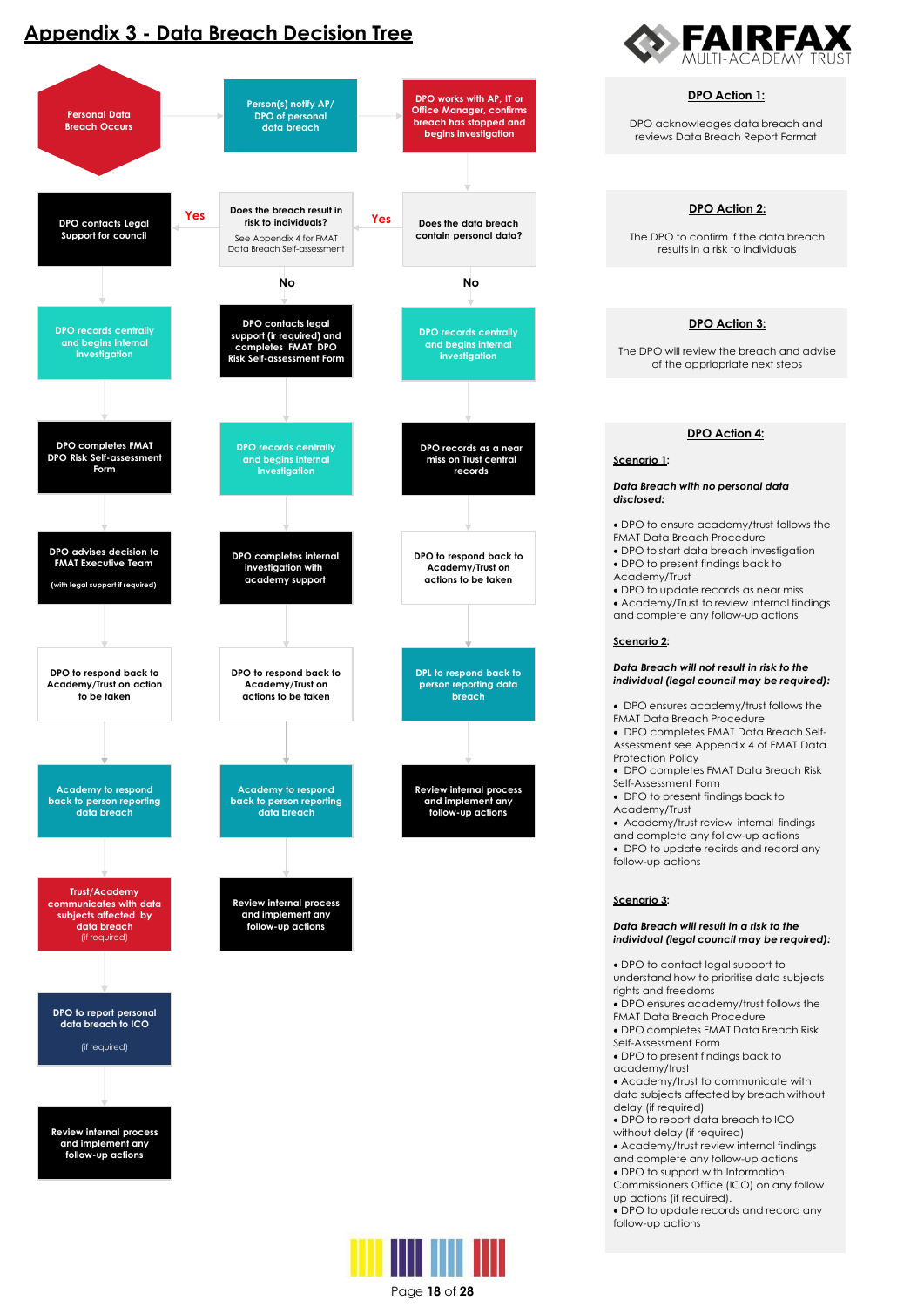# **Appendix 4 - Data Breach Risk Self-Assessment Decision Tree**

<span id="page-18-0"></span>A personal data breach is a breach of security leading to the accidental or unlawful destruction, loss, alteration, unauthorised disclosure of, or access to, personal data.

If we experience a personal data breach we need to consider whether this poses a risk to people. We need to consider the likelihood and severity of the risk of physical, material or non-material damage to an individual.

If it's likely there will be a risk then we must notify the ICO; if it's unlikely then we don't have to report. We do not need to report every breach to the ICO**,** however we do need to assess the risk of each data breach.





**The Data Protection Officer (DPO) will keep the trust up-to-date with latest guidance on data protection law.**

**The DPO determines the risk level of breaches and determines whether to the data subjects are required to be advised of a data breach.**

**The DPO is responsible for reporting data breaches to the Information Commissioners Office (ICO)**

#### **DPO Action 3:**

If a personal data breach occurs, the DPO will review the breach and advise of the appriopriate next steps

#### **DPO Action 4:**

#### **Scenario 1:**

#### *Data Breach with no personal data disclosed:*

- DPO to ensure academy/trust follows the
- FMAT Data Breach Procedure • DPO to start data breach investigation
- DPO to present findings back to
- Academy/Trust
- DPO to update records as near miss
- Academy/Trust to review internal findings and complete any follow-up actions

#### **Scenario 2:**

#### *Data Breach will not result in risk to the individual (legal council may be required):*

- DPO ensures academy/trust follows the FMAT Data Breach Procedure
- DPO completes FMAT Data Breach Self-
- assessment see Appendix 4 of FMAT Data Protection Policy
- DPO completes FFMAT Data Breach
- Risk Self-Assessment Form • DPO to present findings back to
- Academy/Trust
- Academy/trust review internal findings
- and complete any follow-up actions • DPO to update records and record any
- follow-up actions

#### **Scenario 3:**

#### *Data Breach will result in a risk to the individual (legal council may be required):*

- DPO to contact legal support to understand how to prioritise data subjects rights and freedoms
- DPO ensures academy/trust follows the FMAT Data Breach Procedure
- DPO completes FMAT Data Breach Risk Self-Assessment Form
- DPO to present findings back to academy/trust
- Academy/trust to communicate with data subjects affected by breach without delay (if required)
- DPO to report data breach to ICO
- without delay (if required) • Academy/trust review internal findings
- and complete any follow-up actions
- DPO to support with Information Commissioners Office (ICO) on any follow
- up actions (if required). • DPO to update records and record any follow-up actions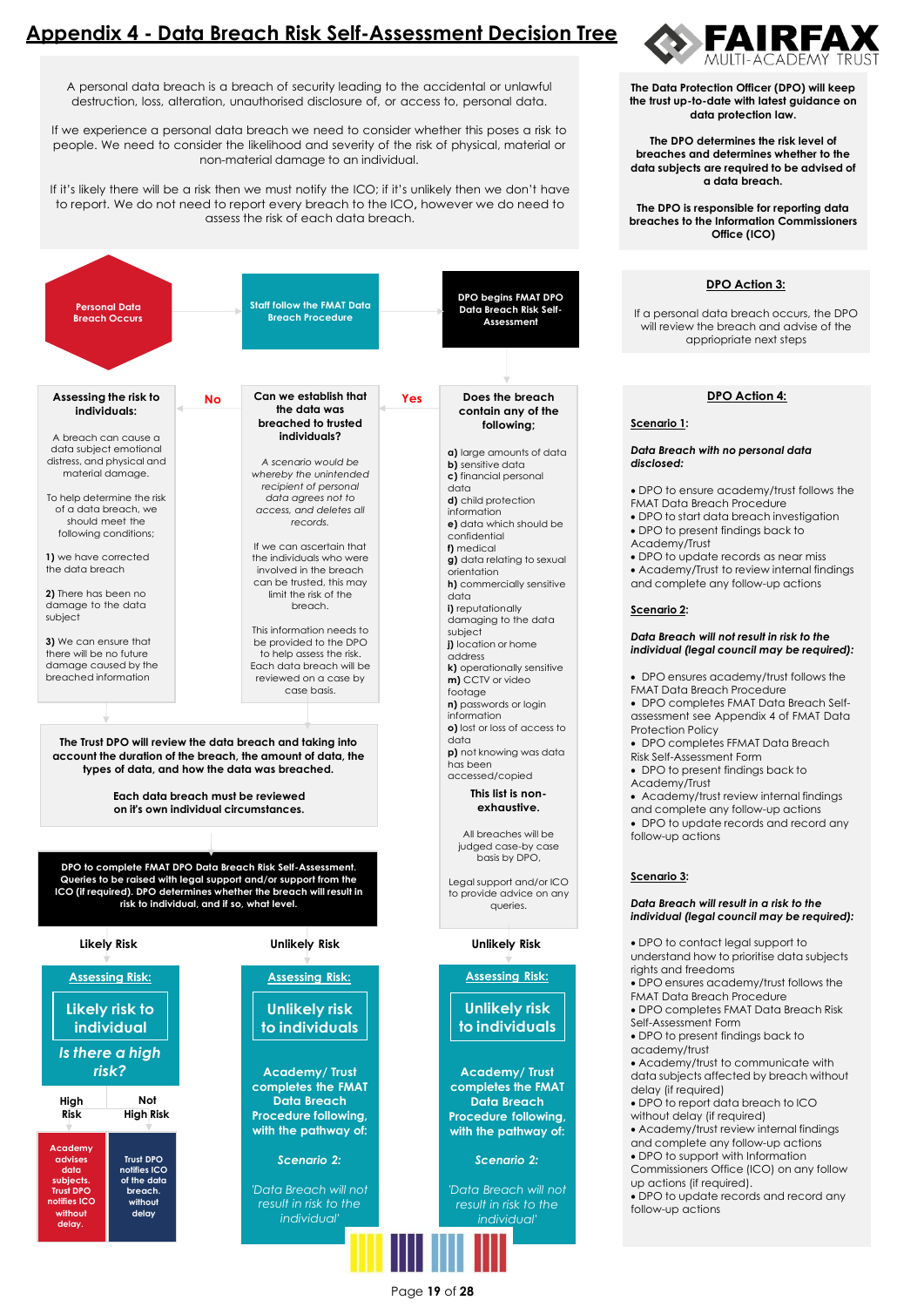

# **Appendix 5 - Data Breach Report Form**

<span id="page-19-0"></span>**If you discover a potential personal data security breach, please immediately contact the Trust's Data Protection Officer (DPO). After which you will be requested to complete an electronic form accessible [here,](https://forms.office.com/Pages/ResponsePage.aspx?id=HnypkIpiskmKnVw6Paee-1KUmhroqrtJhUZBR4zt4wVUQjRaUEJIUDdFT1owNFcxMkVNTlAySFk4QS4u) alternatively you can email it to: [dpo@fmat.co.uk](mailto:dpo@fmat.co.uk)**

| <b>NOTIFICATION OF PERSONAL DATA BREACH FORM</b>                           |  |  |
|----------------------------------------------------------------------------|--|--|
| Date(s) and time of breach:                                                |  |  |
| Date and time data breach was discovered:                                  |  |  |
| Academy the data breach relates to:                                        |  |  |
| Name and initials of person who identified the<br>incident:                |  |  |
| Name and initials of person reporting the<br>incident:                     |  |  |
| Brief description of personal data breach:                                 |  |  |
| Number of data subjects affected - if known:                               |  |  |
| Brief description of any actions taken since the<br>breach was discovered: |  |  |
| <b>DATA PROTECTION OFFICER USE ONLY</b>                                    |  |  |
| Data breach DPO notification date and Trust<br>case number:                |  |  |
| Data breach reported to ICO:                                               |  |  |
| Communicated to data subjects (include<br>communication):                  |  |  |

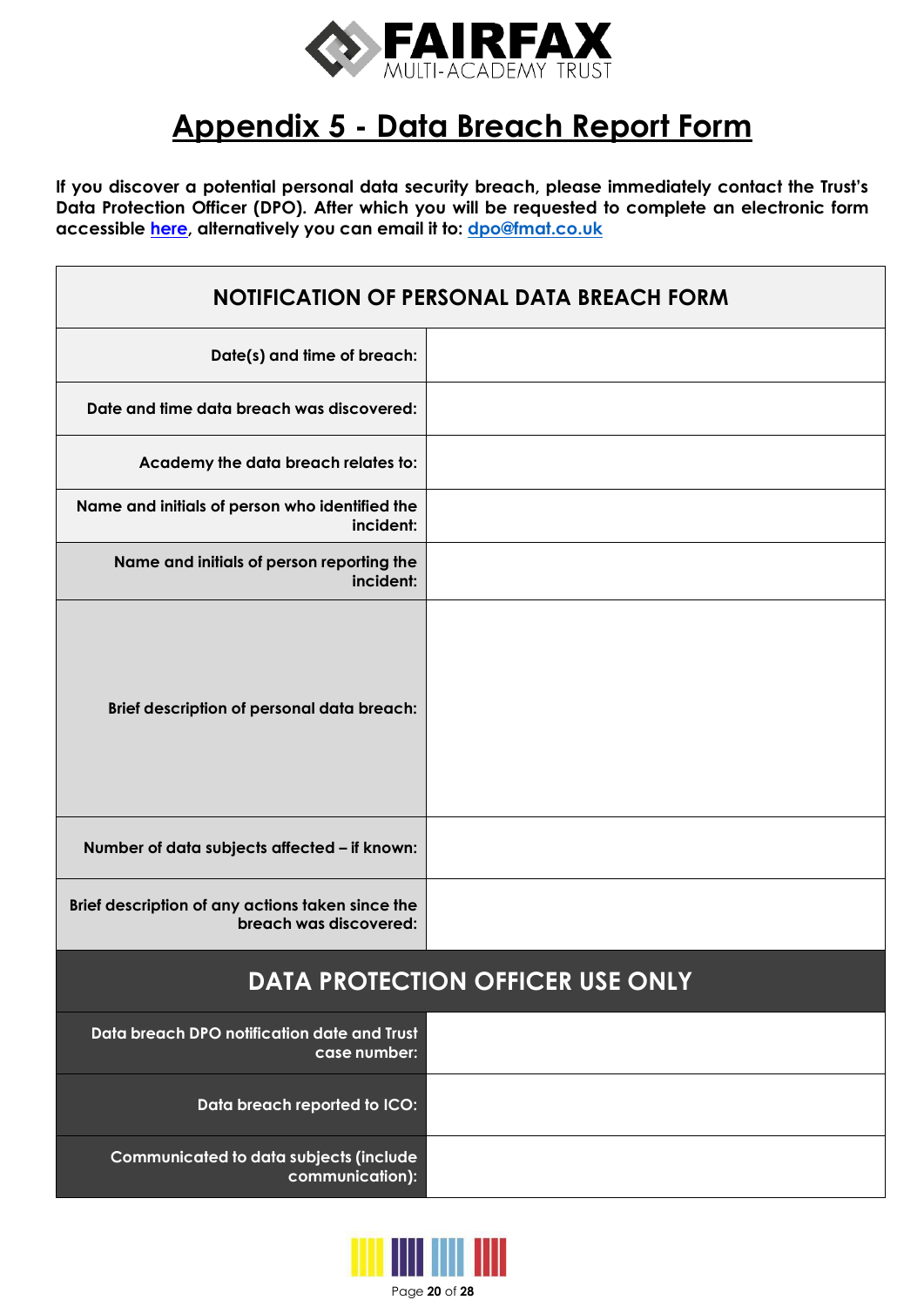

# **Frequently Asked Questions:**

# **What is personal data?**

As an academy you will hold data on our pupils, on parents/carers and our staff members.

Personal data relates to any information you can identify someone with, most commonly, their name. This data can be stored in a paper file, an email, a spreadsheet, a word document or even a photograph/video. As you can identify a person, you may also be able tell more information about the person, such as their ethnicity, something relating to their health (e.g. SEN or allergies) or their personal circumstances (e.g. Free School Meals).

# **What is a personal data breach?**

A personal data breach means that, accidently or deliberately, personal data has been shared, amended, accessed, destroyed or lost when it should not have been.

The below incidents could be a personal data breach:

- **Emailing a parent/carer information on another pupil**
- **A lost or stolen laptop/memory stick (encrypted or unencrypted)**
- **A lost or stolen markbook/pupil list**
- **Unauthorised access to a school system (SIMs, Show My Homework, PS Connect etc.)**
- **Accidently or deliberately deleting data which should be retained**
- **Altering data without permission**
- **Posting personal data to an incorrect recipient**
- **Losing personal data in the post**
- **Verballing providing information to someone who should not receive it, i.e. phone scam**
- **Not securely destroying sensitive information i.e. not using secure disposal bins or not wiping electronic equipment**
- **Inability to access information i.e. ransomware, prolonged system outage**
- **Failure to redact some personal data if supporting with a Subject Access Request (SAR)**

**(This list is not exhaustive.)**

# **If you are unsure whether a data breach has occurred:**

Please contact your Academy Principal or member of leadership responsible for data protection. If they are unavailable contact FMAT Data Protection Officer (DPO) at **[dpo@fmat.co.uk](mailto:dpo@fmat.co.uk)**

# **What should I do if a personal data breach has occurred?**

If you believe there has been a data breach, you should immediately contact your Academy Principal or member of leadership responsible for data protection, they will contact the DPO.

The DPO will begin an internal investigation and work with you and your academy to understand the cause and any follow up actions.

# **For more information;**

Please refer to the **FMAT Data Breach Timeline** and the **FMAT Data Breach Decision Tree**.

You can also find more information on the ICO website [https://ico.org.uk/for-organisations/guide](https://ico.org.uk/for-organisations/guide-to-the-general-data-protection-regulation-gdpr/personal-data-breaches/)[to-the-general-data-protection-regulation-gdpr/personal-data-breaches/](https://ico.org.uk/for-organisations/guide-to-the-general-data-protection-regulation-gdpr/personal-data-breaches/)



Page **21** of **28**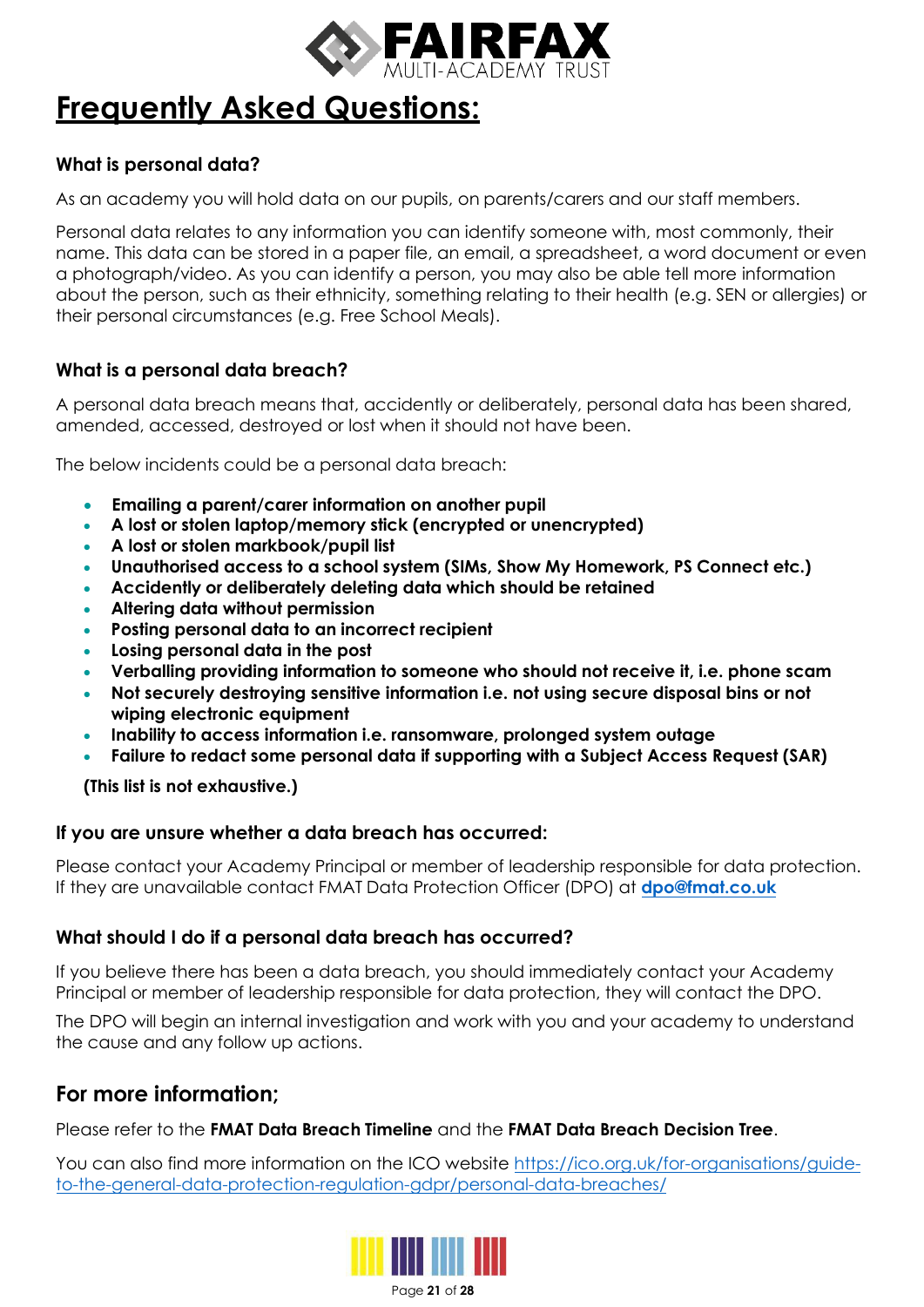# <span id="page-21-0"></span>**Appendix 6 - Subject Access Request Decision Tree**





Page **22** of **28**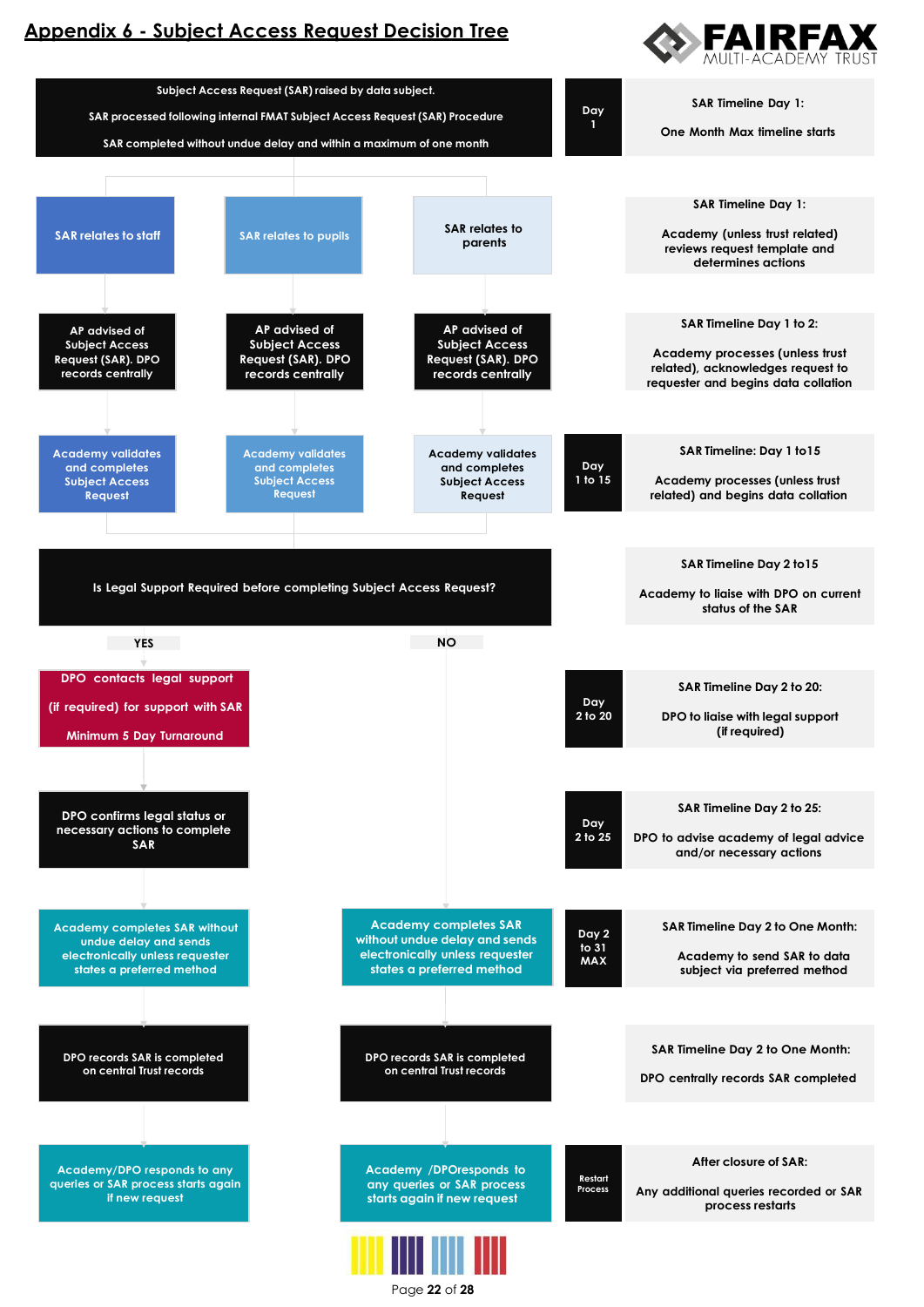

# **Appendix 7- Subject Access Request (SAR) Request Form**

<span id="page-22-0"></span>You can use this form to request access to the personal information held on you by the academy/trust. Please send a signed copy of this form and proof of your identity (see Section 3) to the relevant academy.

If your request relates to a pupil at the age of 13 or above, we will require their consent. Please refer the authority on Section 4 of this form.

# **Section 1 – your details:**

| <b>Legal Surname:</b>                                                                                           |  |
|-----------------------------------------------------------------------------------------------------------------|--|
| Legal First name(s):                                                                                            |  |
| <b>Address:</b>                                                                                                 |  |
| Postcode:                                                                                                       |  |
| Telephone/Mobile:                                                                                               |  |
| Email:                                                                                                          |  |
| Name of the person you are<br>requesting personal data for:                                                     |  |
| If the information relates to a<br>pupil at the academy, please<br>provide the name and age of<br>the pupil(s): |  |
| If your request relates to a pupil,<br>do you have parental<br>responsibility?                                  |  |
| If the answer is no, please provide<br>justification for your request.                                          |  |

Please ensure you enclose proof of your identity when sending this request. Please see

**FMAT Subject Access Request Verification,** Section 3 of this form.

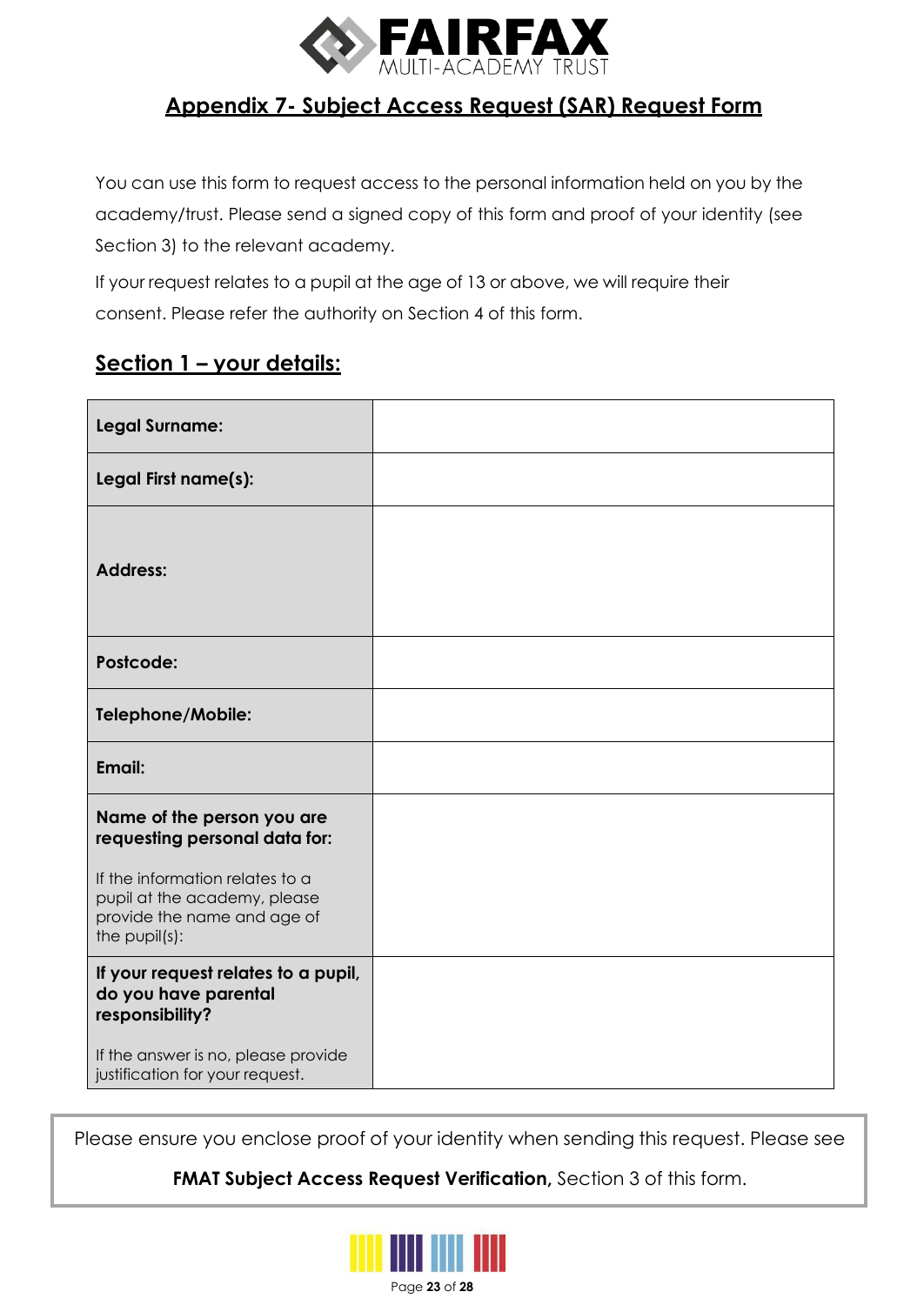

# **Section 2 – Personal Data Requested:**

Please provide a description of the data you are requesting in the box below. You may continue overleaf if needed. You should describe the information you need as clearly as possible: it is not sufficient to ask for "everything about me". If your request is too broad or unclear, we may need to ask you to be more specific.

# **Section three – declaration**

I am the enquirer named in **Section One** of this form and request that……………………….. (insert name of the academy to which this relates) provide me with a copy of the personal data held for the Data Subject.

**Date:** …………………………………………………………………………………………………………..



Page **24** of **28**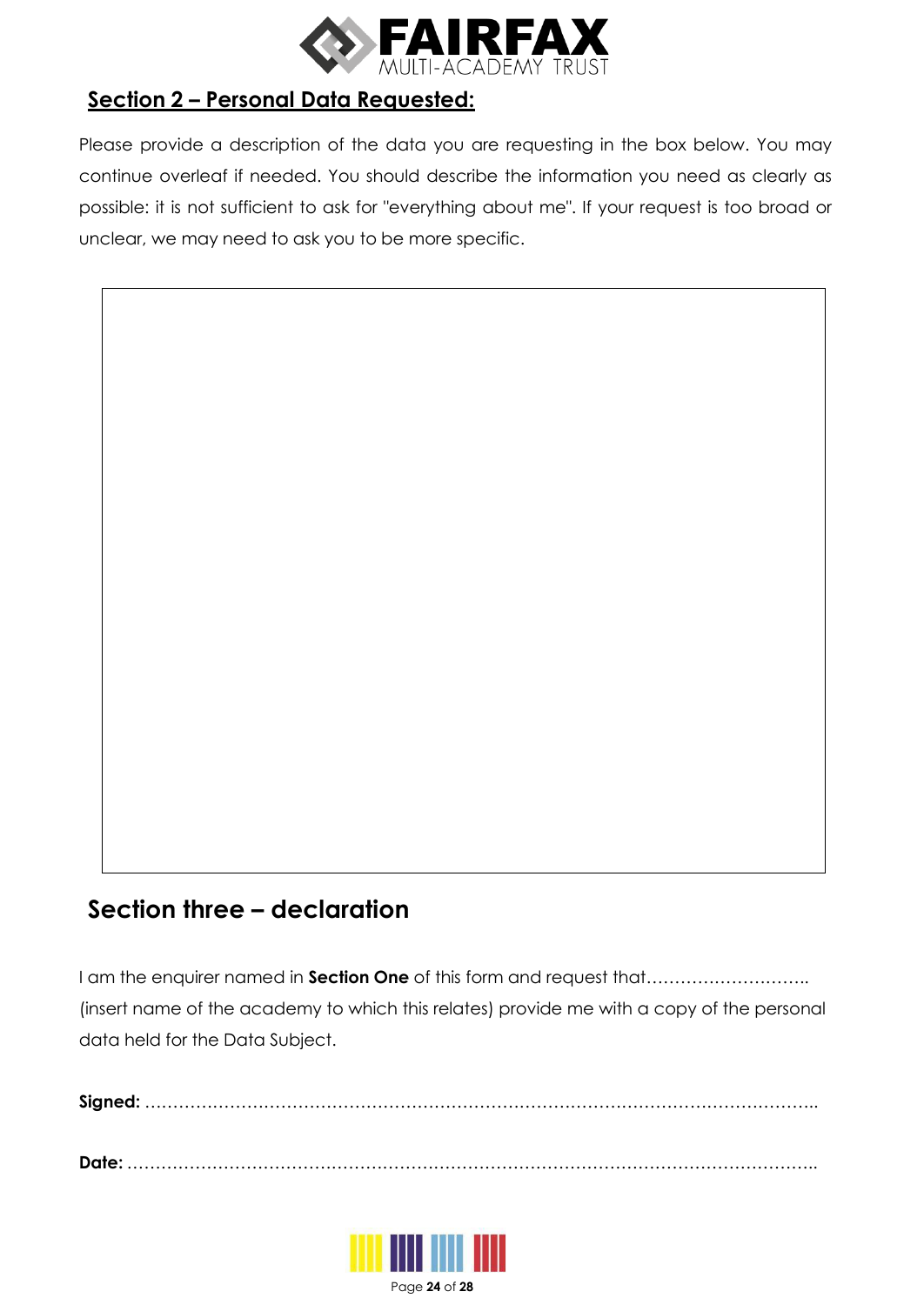

# **FMAT Subject Access Request Verification - Section 3**

Under the Data Protection Act 2018 and General Data Protection Regulation (GDPR), in order to process your Subject Access Request (SAR) we need to be verify that the data subject making the request for personal data (information) is the data subject the information belongs to, or has the authority to act on their behalf. To help us do this, we need to view some identity documents to confirm your identity or authority.

Please use the Sections below and the Lists overleaf to help you decide which documents you need to include with your application. Please be aware that we only require copies of the documents. **Please send copies electronically, do not send originals.**

# **If you are requesting your own personal data you will need to provide:**

- Two documents from List A;
- If you have changed your name since the records were created, a document from List B also

# **If you are applying on behalf of a child under 13 years you will need to provide:**

- Two documents from List A for yourself as the Applicant;
- A document from List C for the child as the Data subject;
- If the child has changed their name since the records were created, a document from List B also

**You are applying on behalf of another person (including children aged 13 years or over) you will need to provide:**

- Two documents from List A for yourself as the Applicant;
- A letter of consent from the Data Subject;
- If the Data Subject has changed their name since the records were created, a document from List B also

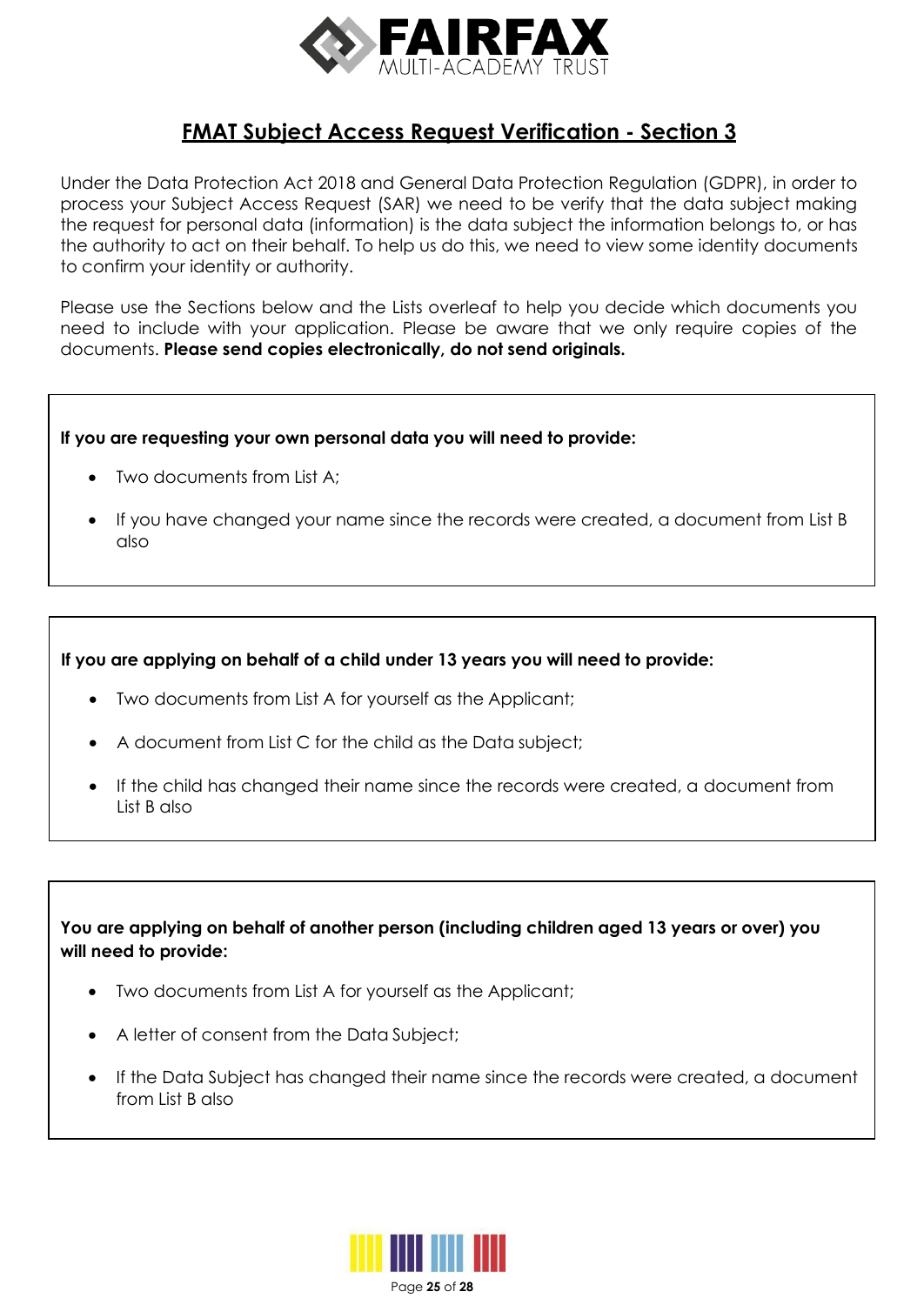

| List A                                    | List B                        |
|-------------------------------------------|-------------------------------|
| <b>Current Passport</b>                   | Marriage Certificate          |
| <b>Current Full Driving Licence</b>       | Civil Partnership Certificate |
| <b>Birth/Marriage Certificate</b>         | Deed Poll                     |
| P45/P60                                   | Decree Absolute Certificate   |
| Credit Card/Mortgage Statement            | <b>Adoption Certificate</b>   |
| Recent Utility Bills with Current Address |                               |
|                                           |                               |

| Full birth certificate including name(s)<br>of parent(s)                           |
|------------------------------------------------------------------------------------|
| Court document granting Parental<br>Responsibility                                 |
| A letter from a Solicitor on headed<br>paper confirming Parental<br>Responsibility |

# **List C List D**

| Utility Bill dated within the last 6<br>months                                             |
|--------------------------------------------------------------------------------------------|
| Fixed Line (Land Line) Telephone Bill<br>dated within the last 6 months                    |
| Valid TV Licence                                                                           |
| <b>Bank or Building Society Statement</b><br>dated within the last 6 months                |
| Local Authority Council Tax Bill for<br>the current council tax year                       |
| Mortgage statement issued for the<br>last full year                                        |
| Addressed Pay slip dated within the<br>last 6 months                                       |
| Letter from the Department of Work<br>and Pensions (DWP) confirming<br>receipt of benefits |



Page **26** of **28**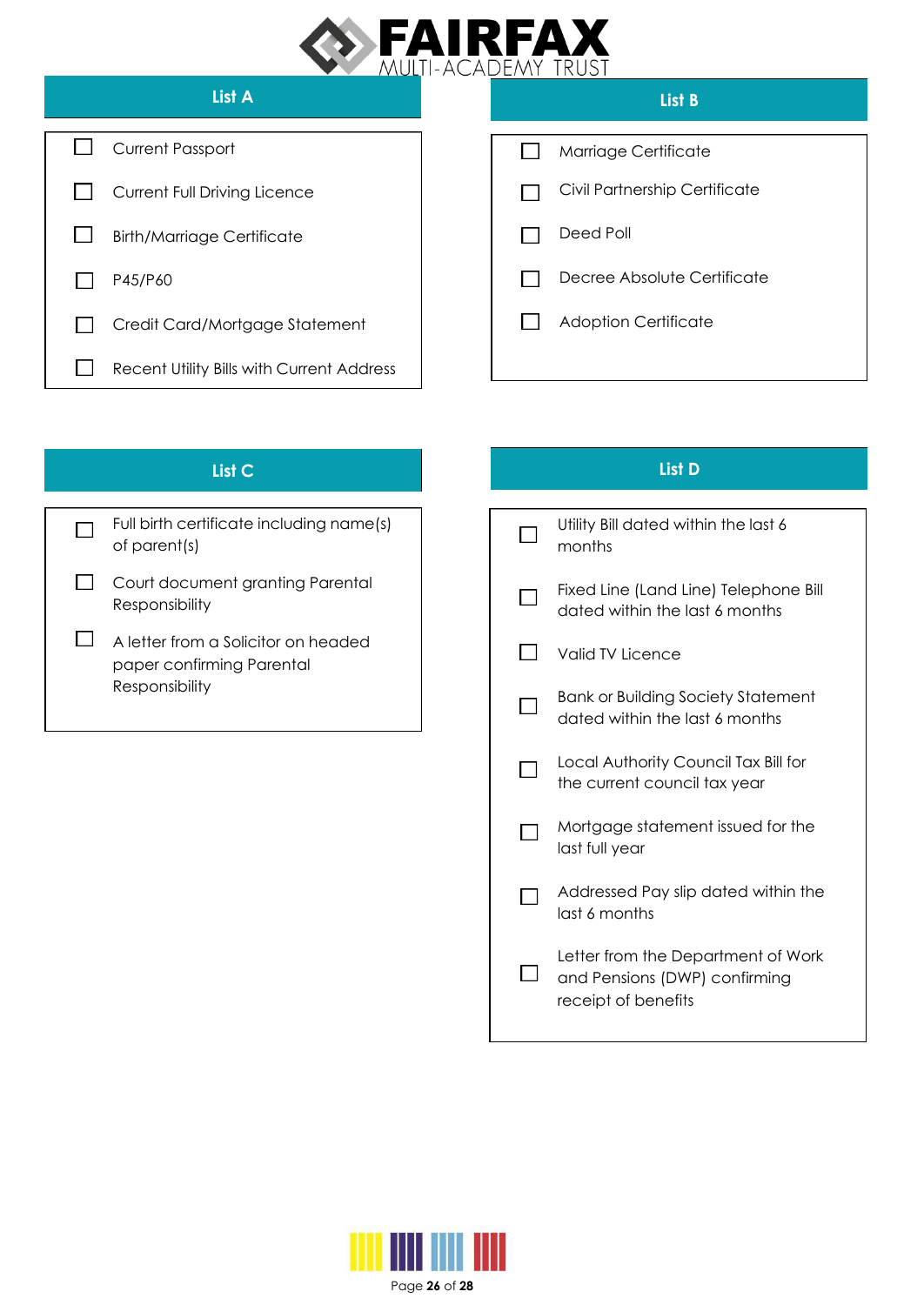

**Applications from Solicitors**

# **For applications from a Solicitor for a child under the age of 13 you will need to provide:**

- A covering letter on letter headed paper;
- Consent from the parent / legal guardian for you to act on their behalf;
- Confirmation that the parent / legal guardian has Parental Responsibility

**For applications from a Solicitor for an adult (including children aged 13 years or over) you will need to provide:**

- A covering letter on letter headed paper;
- Consent from the Data Subject authorising you to act on their behalf; **OR**
- Consent from the Data Subject authorising their Personal Representative to act on their behalf **AND** consent from that Personal Representative authorising you to act; **OR**
- Consent from the Personal Representative of the Data Subject **AND** confirmation that the Personal Representative has a registered Power of Attorney (Health and Welfare)

# **For applications from a Solicitor involving a Litigation Friend you will need to provide:**

- A covering letter on letter headed paper;
- Certificate of Suitability of Litigation Friend



Page **27** of **28**